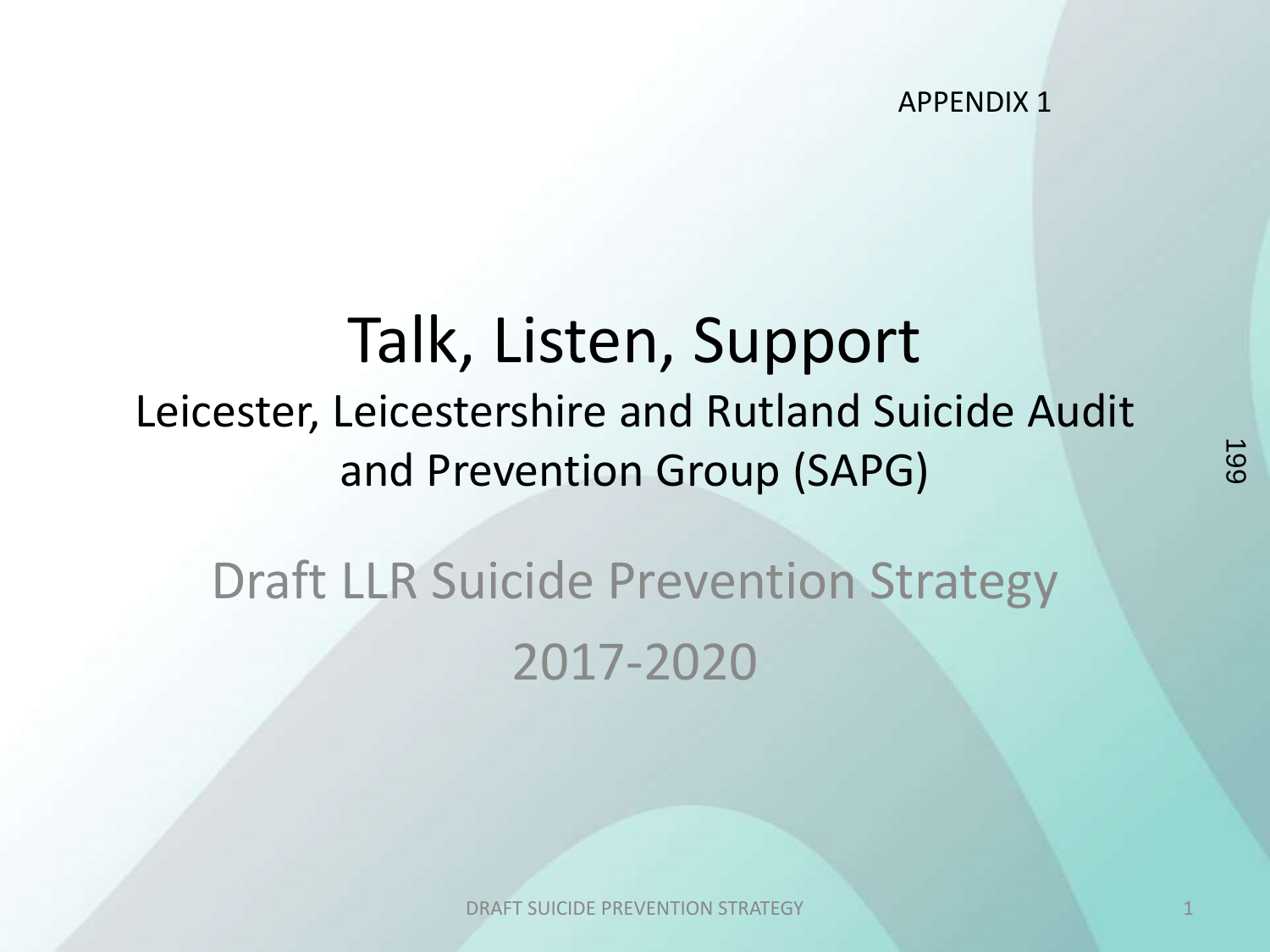| <b>Contents</b>                                                             |    |
|-----------------------------------------------------------------------------|----|
| Foreword by Alan Savill, a bereaved parent                                  | 3  |
| Introduction                                                                | 4  |
| <b>AIMS AND OBJECTIVES</b>                                                  |    |
| Partnership and Purpose                                                     | 6  |
| Key messages                                                                | 7  |
| Suicide Audit and Prevention Group Aims                                     | 8  |
| Key Actions 2017-2020                                                       | 9  |
| POLICIES AND ACCOUNTABILITY                                                 |    |
| Accountability                                                              | 11 |
| SUICIDE IN LEICESTER, LEICESTERSHIRE AND RUTLAND                            |    |
| Latest data on deaths from suicide in Leicester, Leicestershire and Rutland | 13 |
| Deaths from suicide in Leicester                                            | 14 |
| Deaths from suicide in Leicestershire and Rutland                           | 15 |
| <b>RAISING AWARENESS IN PARTNERSHIP</b>                                     |    |
| Partnership working                                                         | 17 |
| 1. Promote better mental health                                             | 18 |
| 2. Support people bereaved or affected by suicide                           | 19 |
| 3. Suicide awareness training                                               | 20 |
| 4. Prevent suicide in health care settings                                  | 21 |
| 5. Raise awareness with better data                                         | 22 |
| 6. Supporting people in prison and those in contact with criminal justice   | 23 |
| 7. Protecting people with a history of self-harm                            | 24 |
| 8. Target support at key high risk groups                                   | 25 |
| Measuring impact                                                            | 26 |
| <b>APPENDICIES</b>                                                          |    |
| All-party Parliamentary Group on Suicide and Self-harm                      | 28 |
| In line with national policy                                                | 29 |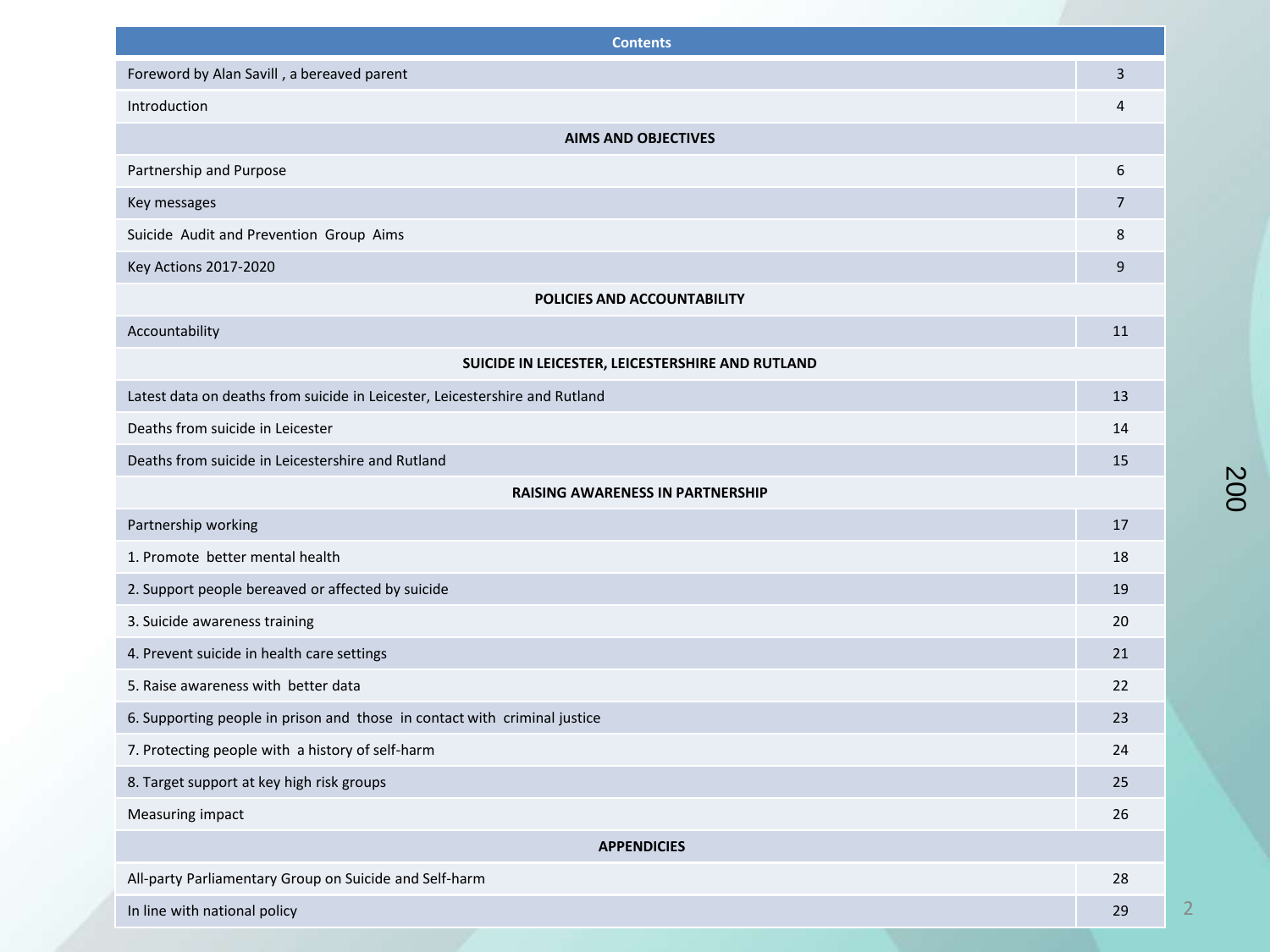## A personal account by Alan Savill, bereaved parent

Ian died three days before Christmas in 2012. His fiancée found him at home. I remember, as if it was yesterday, the knock on the door and the words "I'm sorry to tell you but your son has taken his own life this morning." I cannot remember anything more, I went into deep shock.

I had to ring Ian's mother and sister and family. The most difficult calls I will ever have to make. Then, I broke down in floods of tears. My first reaction was that I wanted to be with him so he would not be alone. The next few weeks were a blur consisting of funeral arrangements and surviving myself.

I remember saying goodbye to Ian in the Chapel of Rest. He looked so serene and at last in peace. This last meeting gave me solace but also made me so sad. A final goodbye. Ian had a young daughter who was nearly two and he idolised her. He suffered from mental illness but despite this he worked and provided for his family. He was a proud man who simply wanted to provide a safe home. He had tried everything. He was seen by doctors and professionals but it was too late and not enough.

Living with a suicide of a loved one is tough. It is with you every day. There is no real closure, and family and friends still feel that there might have been something that could have been done. We still do not understand why the signs were not read. If we knew what was going on in Ian's mind we would have sat with him 24 hours a day.

Although life will never be the same again, there is not a day when I do not think of Ian, especially when I am doing things which he would have loved to have done himself. I find myself getting very emotional when I see wonderful sights around the world, as he will never have the privilege.

There is still a great deal of stigma attached to suicide and to mental ill health. We need to encourage openness to talk about mental health issues at home, in schools and workplaces. I tell people all the time that if you had cancer you would get specialist help and ask for the support of friends and families, and it must be the same if you have mental issues.

Bereavement from suicide is unlike any other grief, you never get over it. It is with you every day and is such a profound and deep sadness. The impact is like a pebble thrown into a pond, it ripples out and affects so many people; close family, friends, work colleagues, the emergency services which are called to the scene.

This strategy will go some way in addressing these issues and preventing more families getting the same devastating news as we did. **Talk. Listen. Support.**

Alan Savill, written in memory of Ian Savill (14.05.1989 – 22.12.2012), SOBS Bereavement Support

**DRAFT SUICIDE PREVENTION STRATEGY 33 AND LOCAL CONTRACT SUICIDE PREVENTION STRATEGY**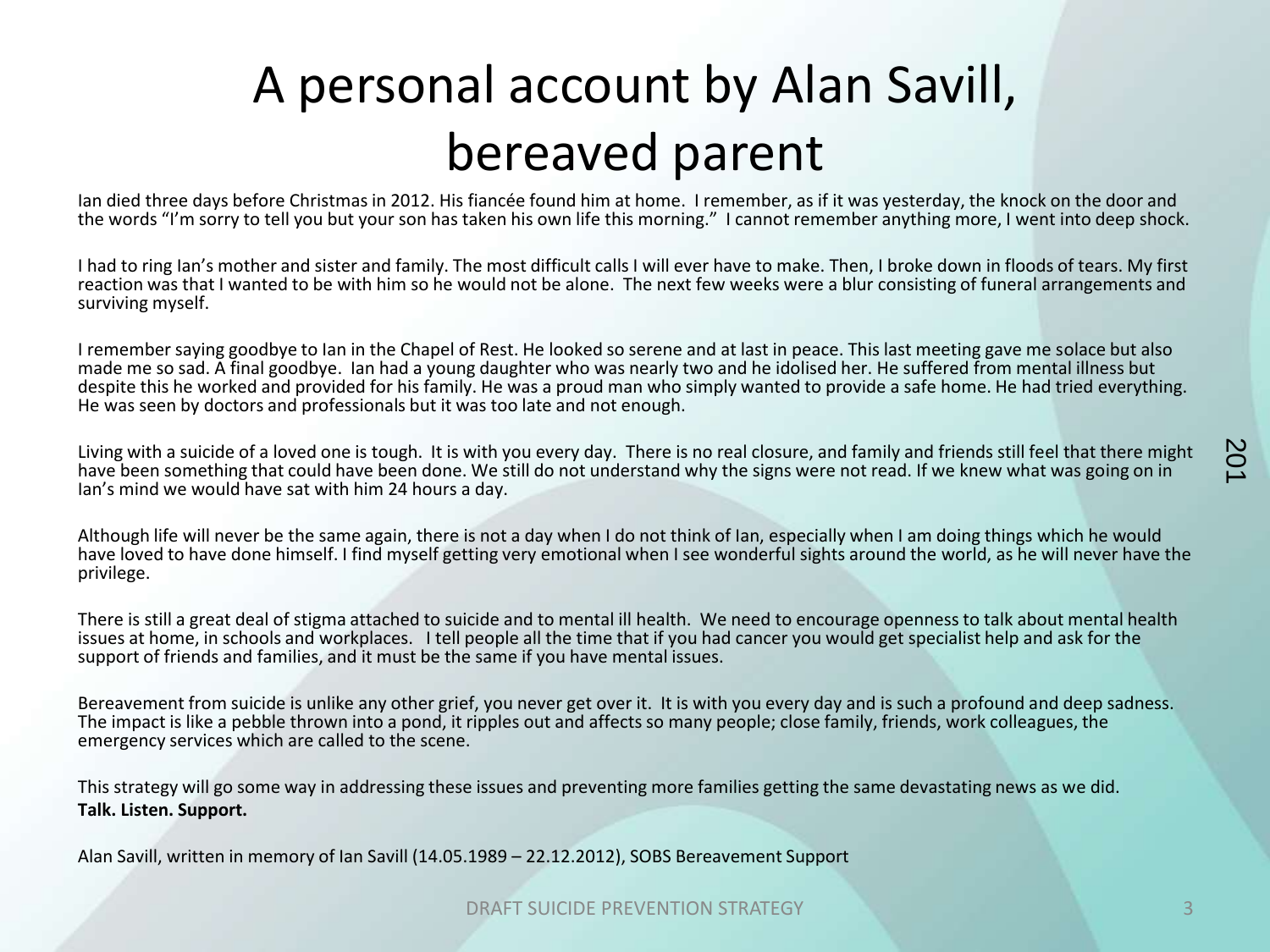#### Introduction

Death from suicide has devastating consequences for family, friends and colleagues, carers and first responders. Suicide has important links to deprivation, mental ill health, significant adverse life events and access to means. The latest data show the average rate of death from suicide in Leicester, Leicestershire and Rutland (LLR) matches that for England. High-risk groups in our area are men aged 35-54, people from minority groups, those in the care of mental health services, offenders and people who live in deprived areas.

The LLR Suicide Audit and Prevention Group (SAPG) brings people together with the common purpose of learning from, and acting on, suicide prevention information. We work together to raise awareness of risks, reduce the number of deaths and influence policy makers. We promote open discussion to challenge stigma linked to suicide and to support the bereaved. We believe that each death from suicide is preventable.

Over the last few years we have delivered suicide awareness training in communities where the risk is highest. Leicestershire Police is one of three forces involved in the Real Time Surveillance pilot to improve information about deaths from suicide. Our 'Finding Hope' films have told stories of people who have survived suicide attempts, to live rewarding lives.

The wider context to our work includes the National Suicide Prevention Strategy, local authority public mental health approaches and partnerships with key local organisations. Together we raise awareness and challenge stigma and discrimination linked to mental illness. Suicide prevention is overseen by the Health and Wellbeing Boards, local Mental Health Partnership Boards and the Mental Health Crisis Care Concordat. We engaged with the East Midlands Regional Suicide Prevention Group and share our work with other local Suicide Prevention Groups.

This strategy builds on our recent actions to bring together coherent, co-ordinated suicide prevention work in LLR. It will be supported by an annual action plan which will be developed and reviewed by the SAPG.

Mark Wheatley Public Health Principal, Leicester City Council Dr Mike McHugh Consultant in Public Health, Leicestershire County Council February 2017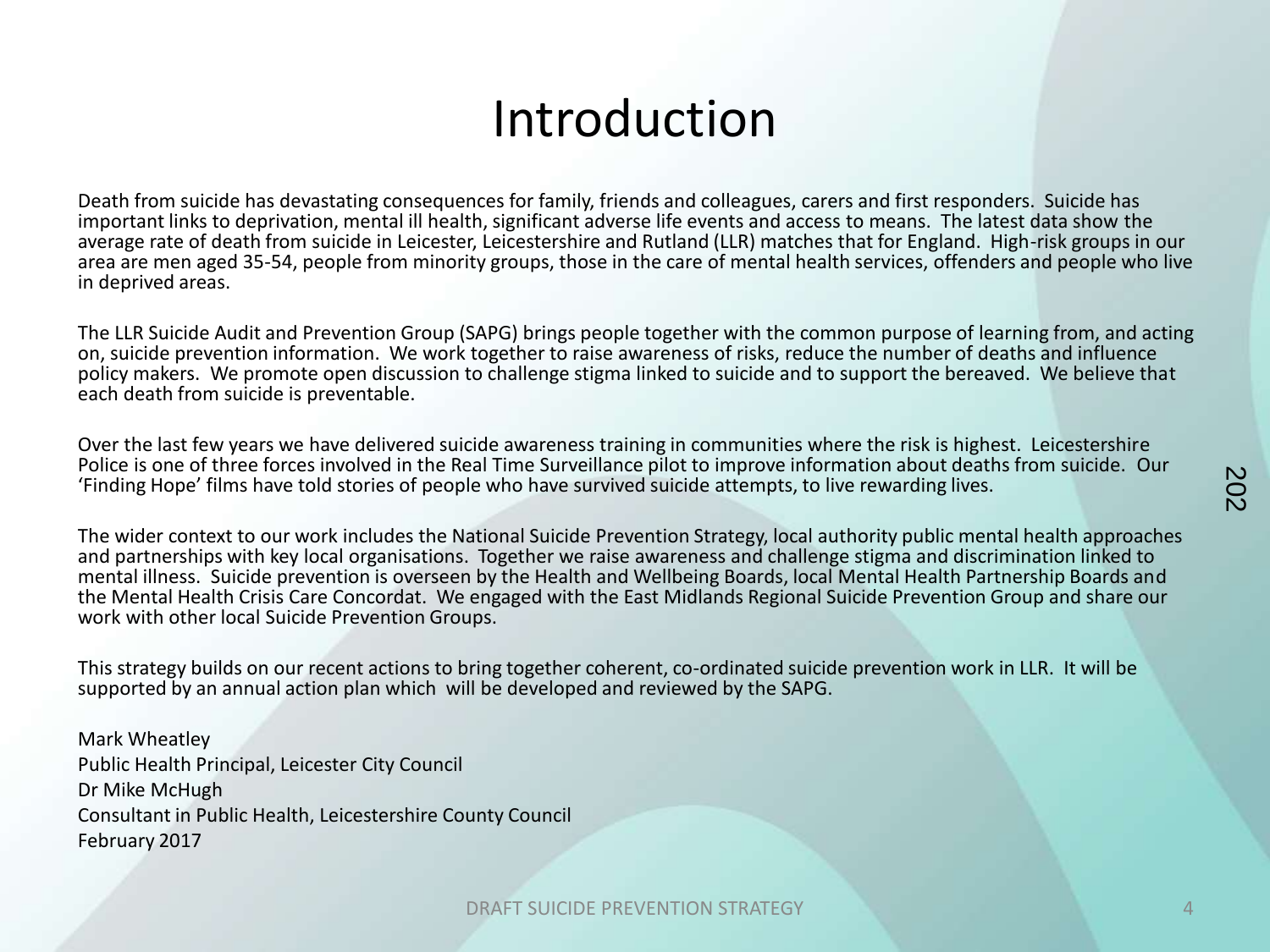Leicester, Leicestershire and Rutland Suicide Audit and Prevention Group

## **AIMS AND OBJECTIVES**

**DRAFT SUICIDE PREVENTION STRATEGY 5 SECOND REVENUE OF STRATEGY**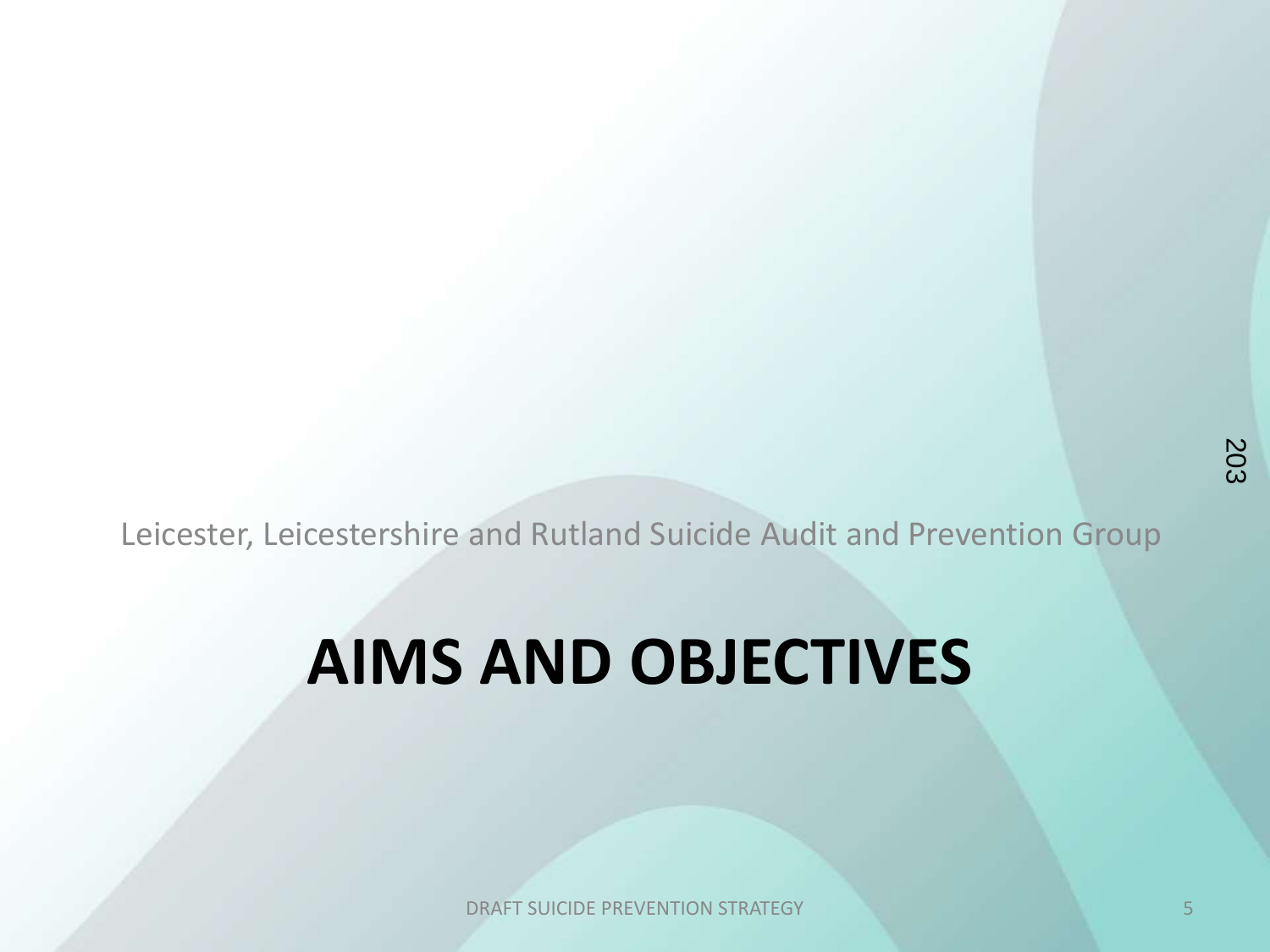## Partnership and Purpose

Suicide prevention requires work across different settings. The SAPG partnership has expertise and resources from the public, private and voluntary sector, working as a formal multi-agency group and a wider network.

Our purpose is to prevent suicide by:

- Developing community interest in suicide prevention
- Supporting collective action towards our aims and objectives
- Supporting people who are at risk of suicide
- Supporting people who are bereaved by suicide
- Working with wider organisations to provide insights and expertise regarding high risk groups
- Working with East Midlands regional suicide prevention networks to share knowledge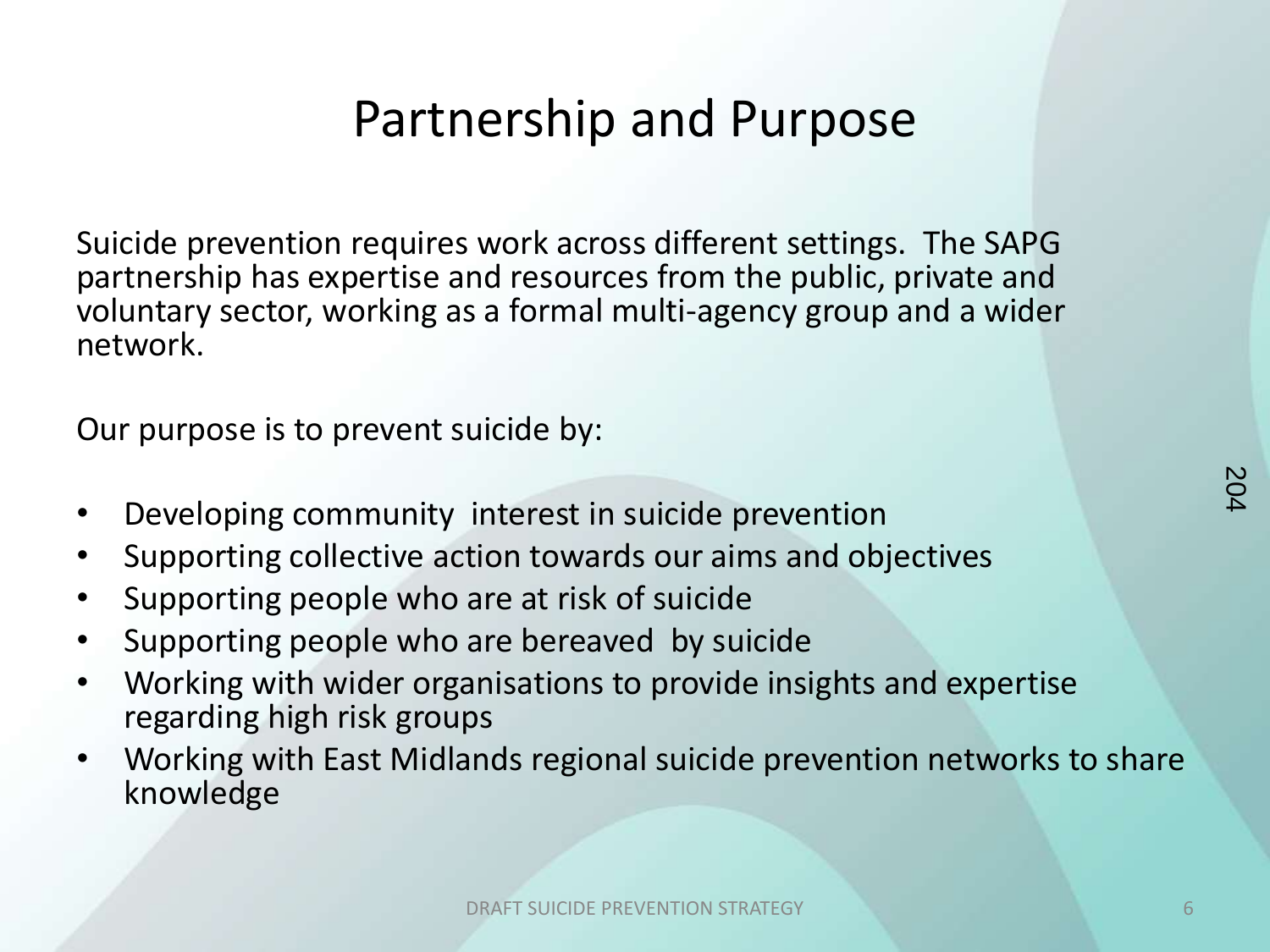## Key messages

Our approach is to raise awareness about some key suicide prevention messages:

- **Suicide is preventable:** We need to build community resilience and target support at people at heightened risk of suicide
- **Suicide is everybody's business:** We need to challenge taboos by improving knowledge of suicide risk behaviour and the signs of mental illness
- **Suicide takes a high toll:** On average about 80 people a year in Leicester, Leicestershire and Rutland die from suicide. As most people who die from suicide are relatively young, and would have expected to live into their 80s, suicide is the major cause of years of life lost
- **Supporting people bereaved by suicide is important:** People bereaved by suicide are at increased risk of depression and find social situations difficult
- **There are groups at higher risk of suicide:** Suicide risk is higher in men aged 35-54, people with mental health problems and people who experience socio-economic disadvantage
- **There is an economic cost of suicide:** The economic cost of a single suicide is estimated to be £1.67 million; this includes costs of care, loss of productivity and earnings and associated pain, grief and suffering. It is estimated that at least 10 people are intimately affected by every suicide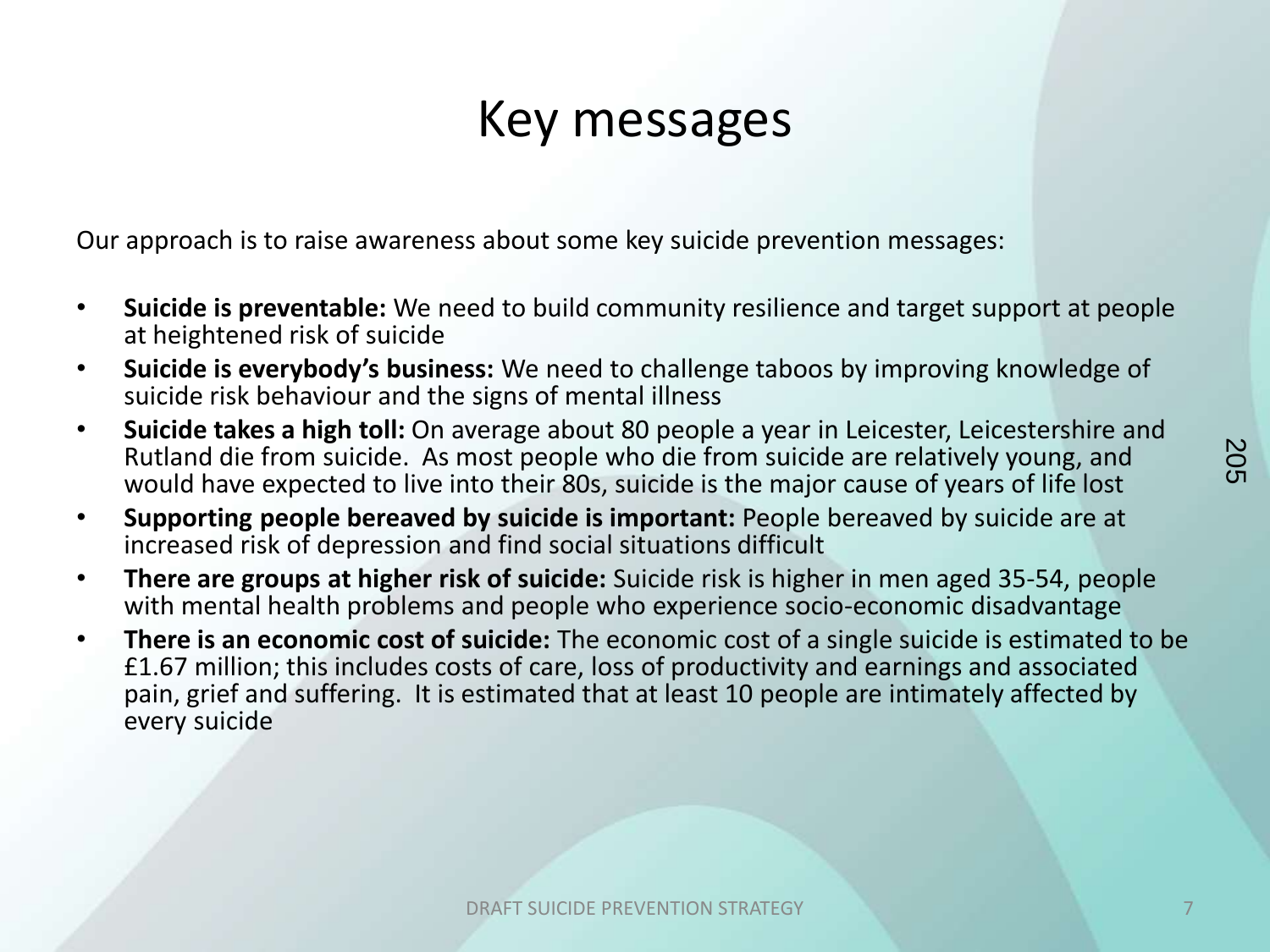## Suicide Audit and Prevention Group aims

The SAPG aims to prevent avoidable loss of life through suicide and undetermined injury in LLR by:

- Developing the local strategic direction for suicide prevention across LLR
- Encouraging local partners to contribute to delivering the National Suicide Prevention Strategy
- Influencing commissioning in LLR so that opportunities to prevent suicide are optimised
- Supporting people at risk of suicide
- Supporting people bereaved by suicide
- Encouraging responsible reporting of suicide in the media
- Promoting mental wellbeing in the wider population.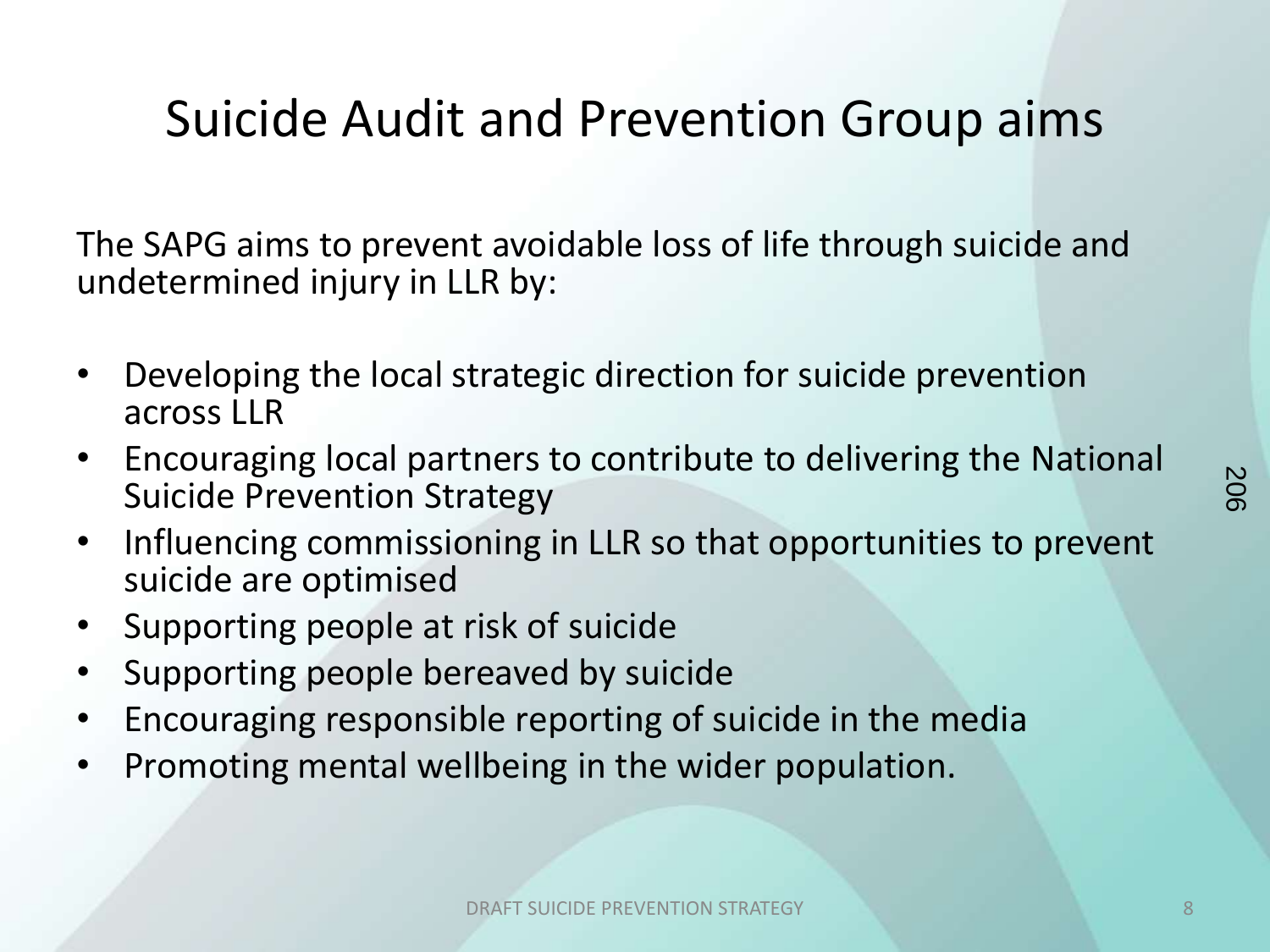## Key Actions 2017-2020

## The LLR Suicide Audit and Prevention Group will:

- Promote better mental health
- Promote open discussion about suicide
- Support people bereaved or affected by suicide
- Deliver suicide awareness training
- Work to prevent suicide in health care settings
- Raise awareness with better data
- Influence service providers to implement NICE guidance for treatment of self-harm
- Target support at high risk groups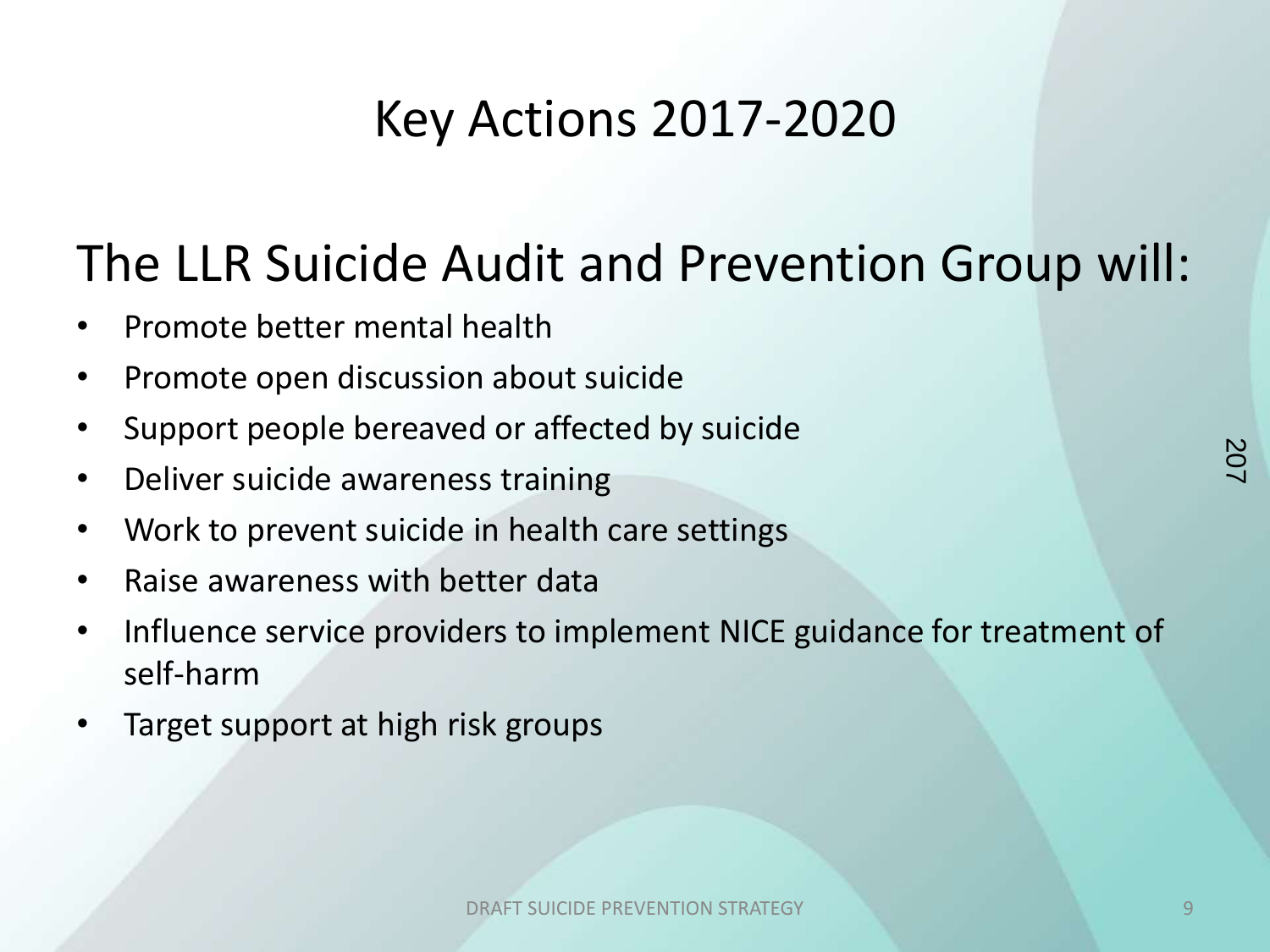Leicester, Leicestershire and Rutland Suicide Audit and Prevention Group

## **POLICIES AND ACCOUNTABILITY**

**DRAFT SUICIDE PREVENTION STRATEGY 10** 10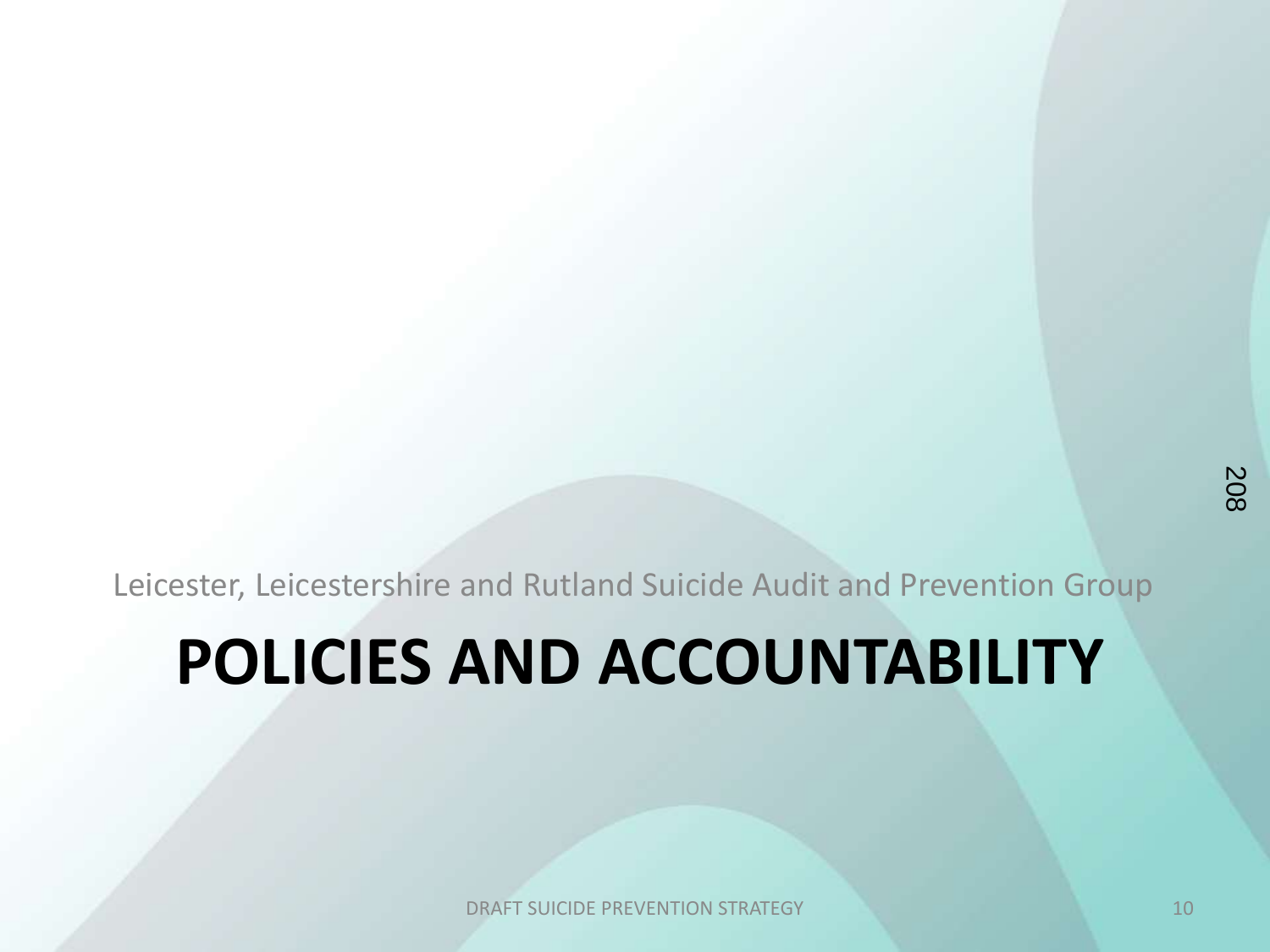## Accountability

**Health and Wellbeing Boards:** LLR Suicide Audit and Prevention Group reports to local health and wellbeing boards as a way of gaining local commitment and establishing a common purpose across health and social care to raise awareness about suicide risk.

**Sustainability and Transformation Plans:** The SAPG will work with local groups to show how suicide prevention can contribute to the sustainability of local services.

**Mental Health Partnership Boards:** As it is impossible to deliver effective suicide prevention advice alone, the SAPG will report and contribute to different mental health partnerships.

**Crisis Care Concordat:** LLR Suicide Audit and Prevention Group will continue to influence the local Crisis Care concordat [Action Plan.](http://www.crisiscareconcordat.org.uk/areas/leicester/)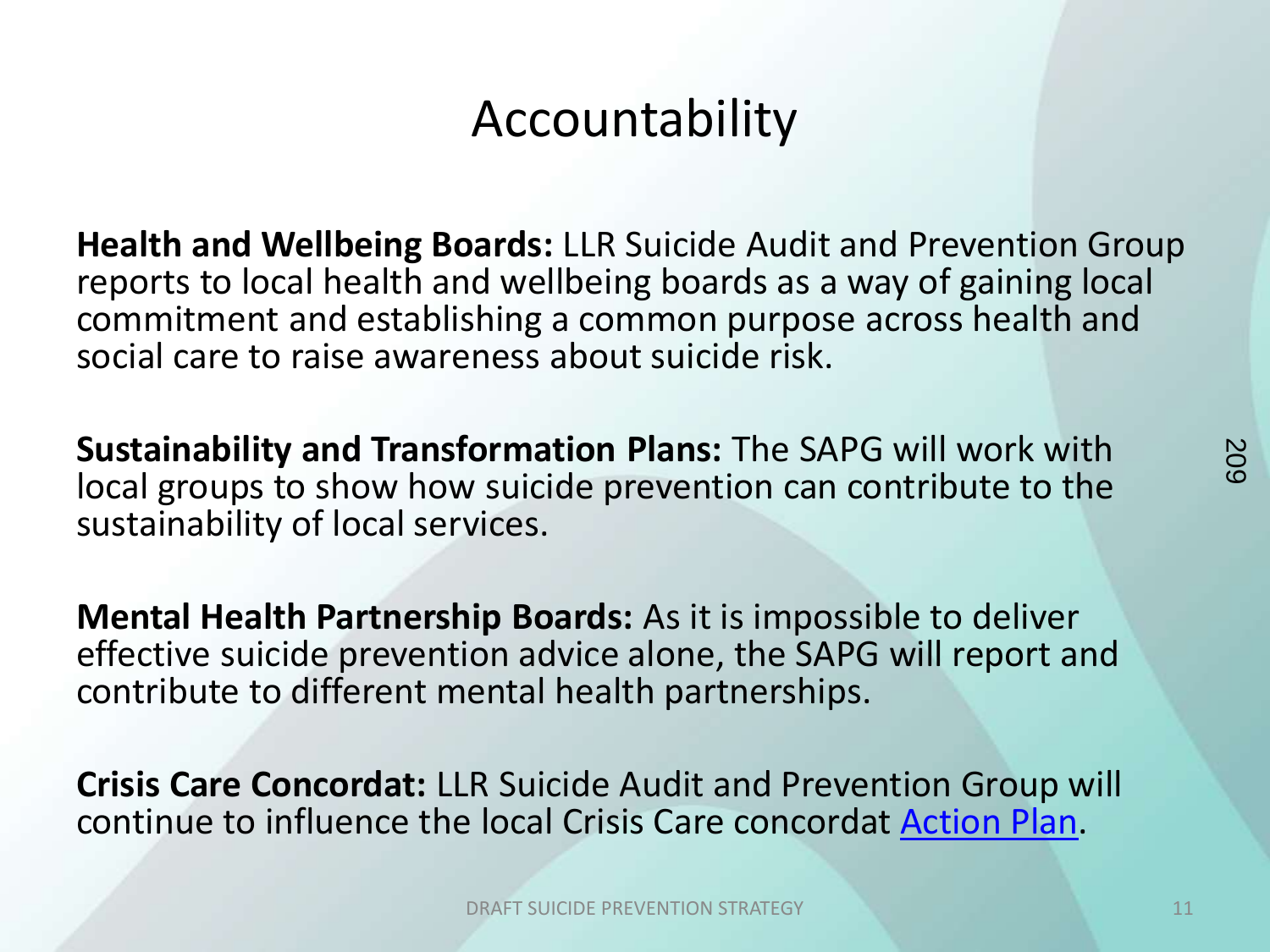Leicester, Leicestershire and Rutland Suicide Audit and Prevention Group

# **SUICIDE IN LEICESTER, LEICESTERSHIRE AND RUTLAND**

**DRAFT SUICIDE PREVENTION STRATEGY 12** 12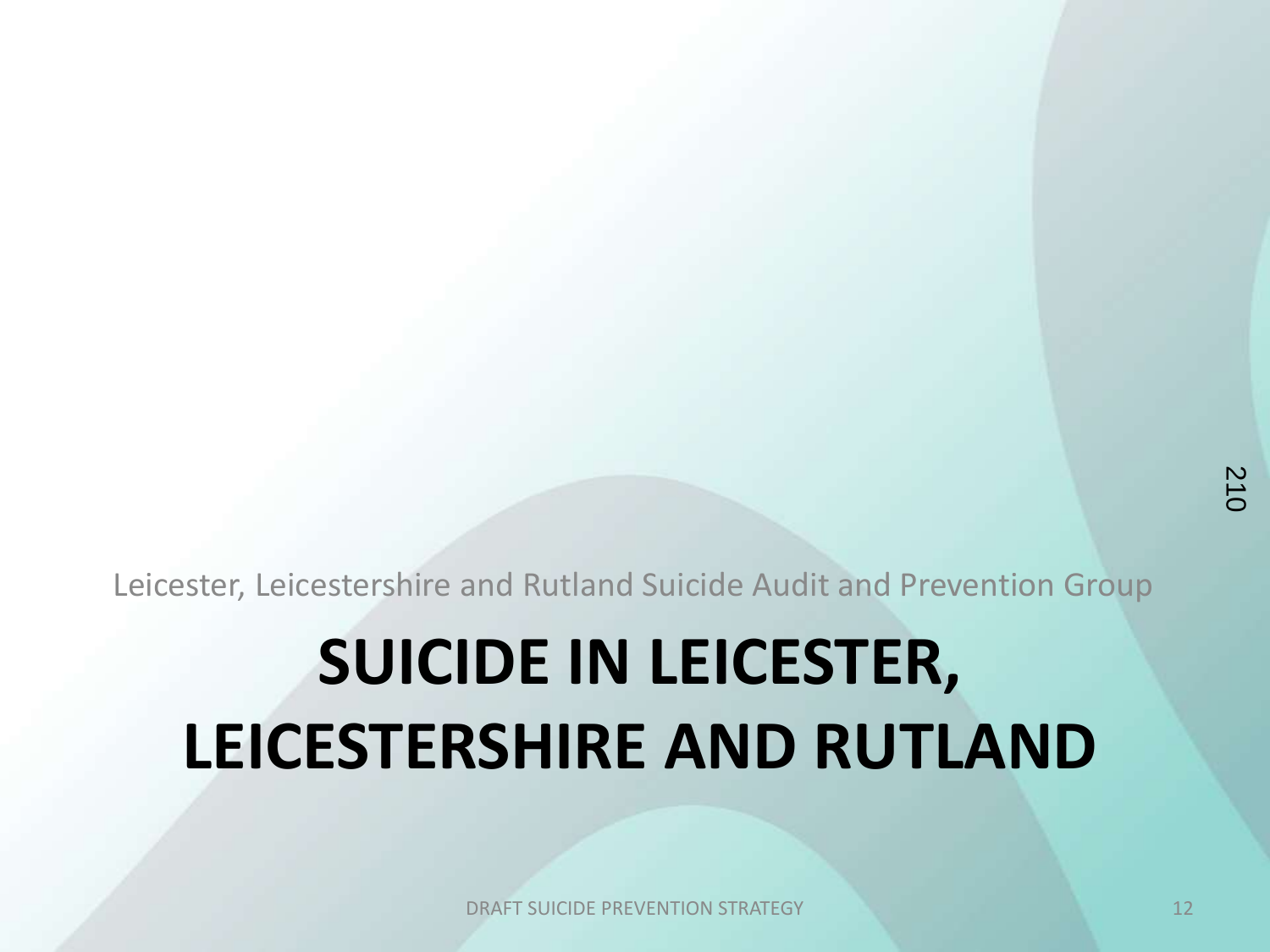## Latest data on deaths from suicide in Leicester, Leicestershire and Rutland

By reviewing data on deaths by suicide we learn more about risk factors, vulnerable people and emerging common circumstances. This improves our understanding and can be used to prevent further suicides.

The latest data on suicide, for the period 2012-14, were published in February 2016. The rates in LLR were in line with the national average, as can be seen in the graphs below:

21<br>21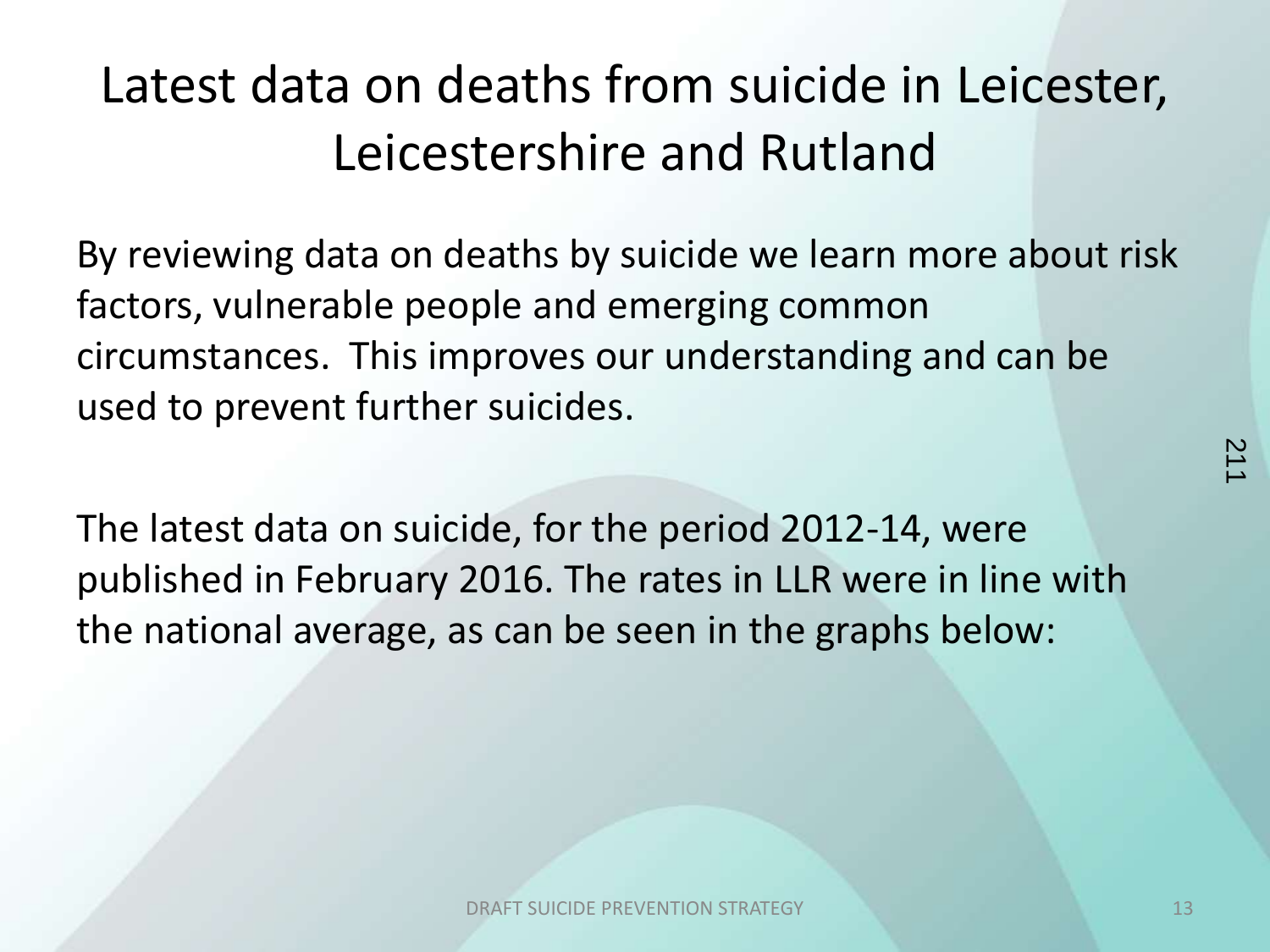## Deaths from suicide in Leicester

The three year average rate for death by suicide in Leicester has been on a downward trend 2008-10, the latest data for 2013-15 has the rate at 9.7 per 100,000 people.

Suicide age-standardised rate: per 100,000 (3 year average)

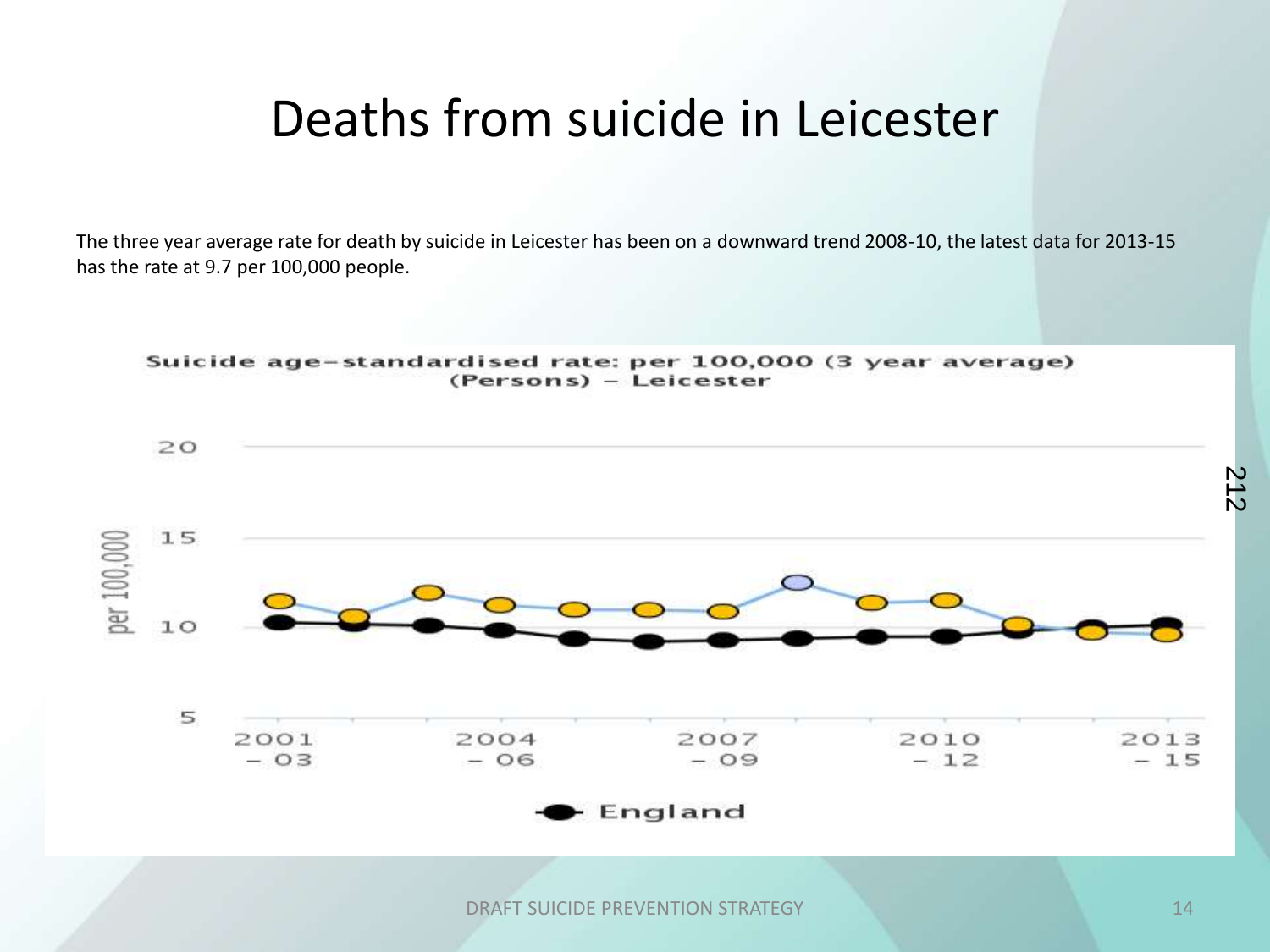## Deaths from suicide in Leicestershire and Rutland

The three year average rate for death by suicide in Leicestershire and Rutland has increased since 2008-10. The latest data for 2013-15 has the rate at 9.3 per 100,000 people.

Suicide age-standardised rate: per 100,000 (3 year average) (Persons) - Leicestershire



**DRAFT SUICIDE PREVENTION STRATEGY 15**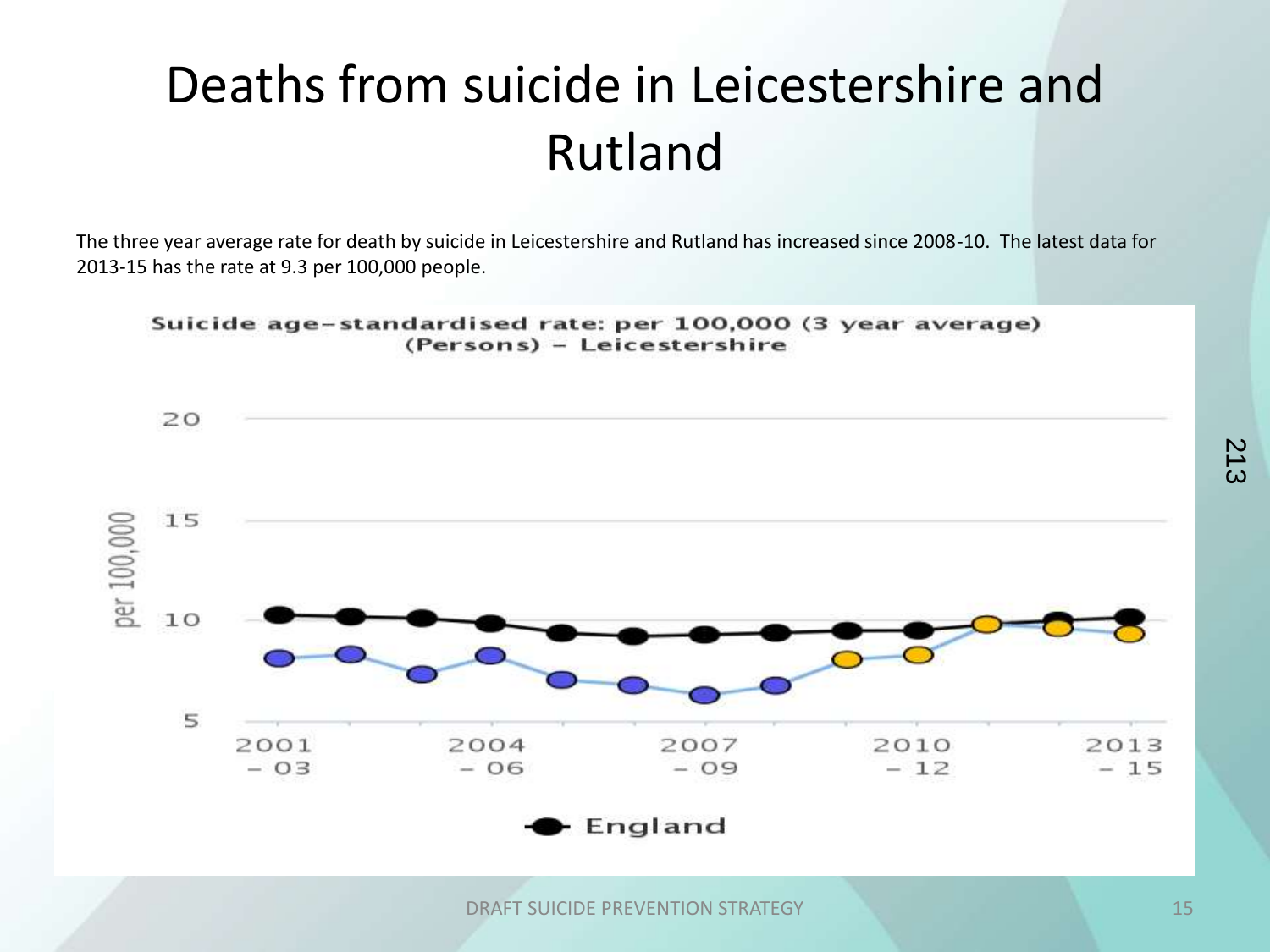Leicester, Leicestershire and Rutland Suicide Audit and Prevention Group

# **RAISING AWARENESS IN PARTNERSHIP**

**DRAFT SUICIDE PREVENTION STRATEGY 16 PROPERTY AND RELEASE AT A LIGHT CONTROL CONTROL CONTROL CONTROL CONTROL**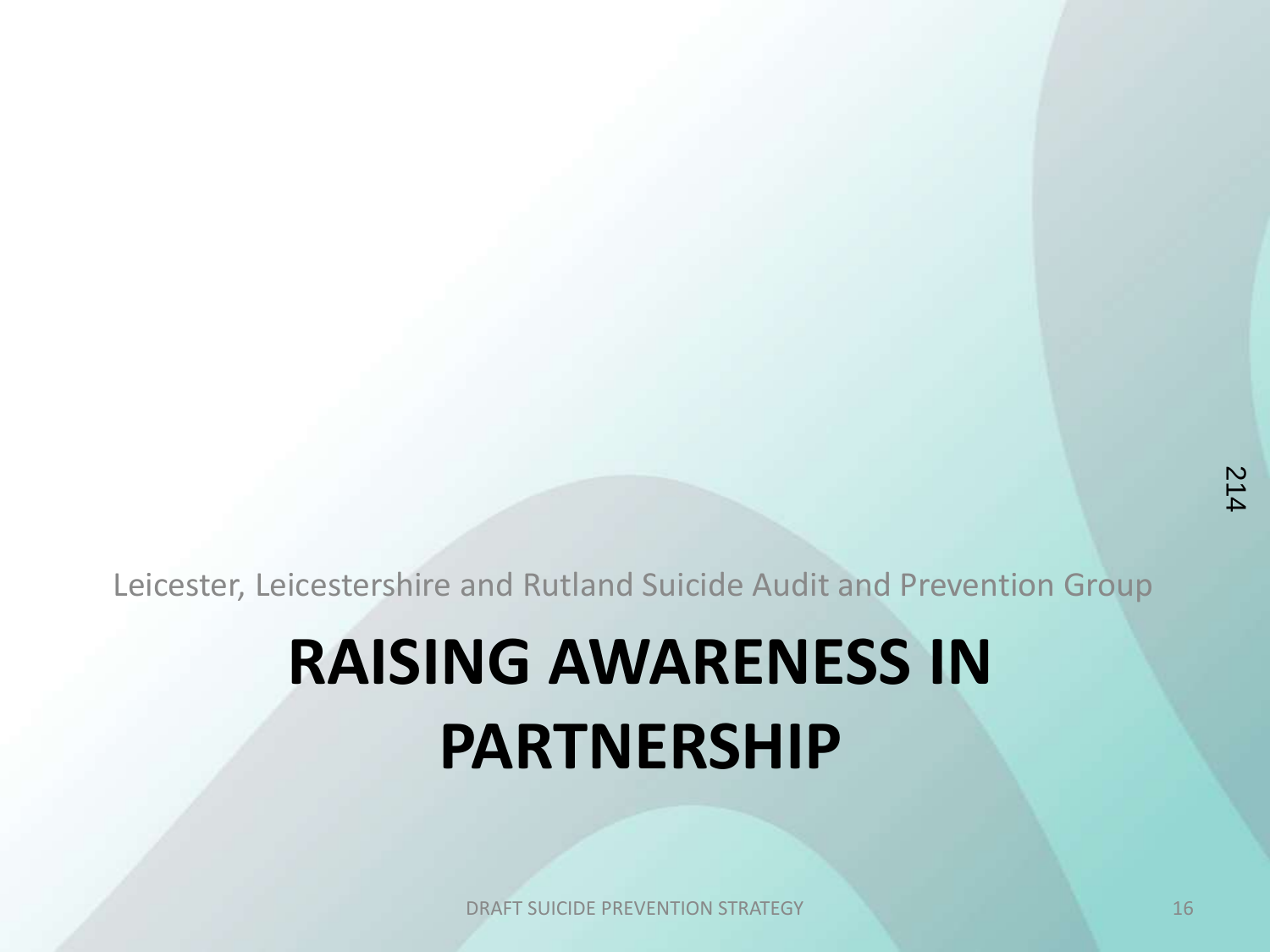## Partnership working

We are building a partnership approach, using knowledge, expertise and resources across local communities. The partnership includes the multi-agency Suicide Audit and Prevention Group (SAPG) and a wider network of interested groups and communities. Our core membership includes:

- Voluntary sector organisations with an interest in mental health, supporting people at risk of suicide and those bereaved by suicide (Samaritans, Rural Community Council, Survivors of Bereavement by Suicide)
- Public Health, (Leicester City Council, Leicestershire and Rutland County Councils, Public Health England)
- Clinical Commissioning Groups for Leicester City, Eastern Leicestershire and Rutland, West Leicestershire
- Local Authority commissioners (Adult Social Care)
- Safeguarding experts (Local Safeguarding Boards, Safeguarding Manager CCG)
- Primary and secondary care
- Mental Health Providers (Leicestershire Partnership NHS Trust)
- Criminal Justice System, including Leicestershire Police and Probation Services
- Emergency services (East Midlands Ambulance Service)
- Universities (University of Leicester, De Montfort University, Loughborough University)
- Crisis Care Concordat Network

We will work together to promote better mental health, support people bereaved or affected by suicide, deliver suicide awareness training, prevent suicide in health care settings, raise awareness with better data, supporting prisoners and offenders and those at high risk of death by suicide.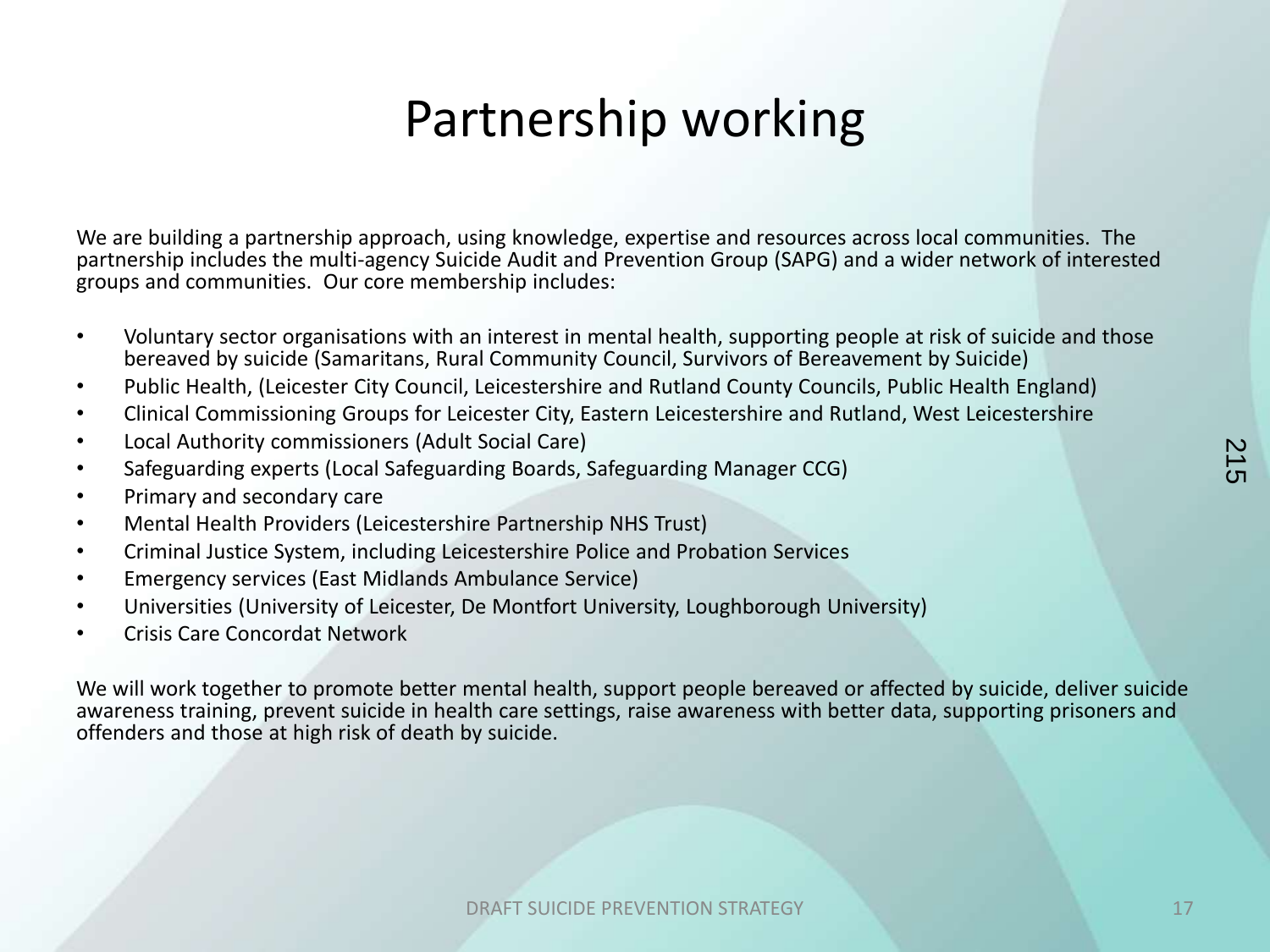## Our Partnership approaches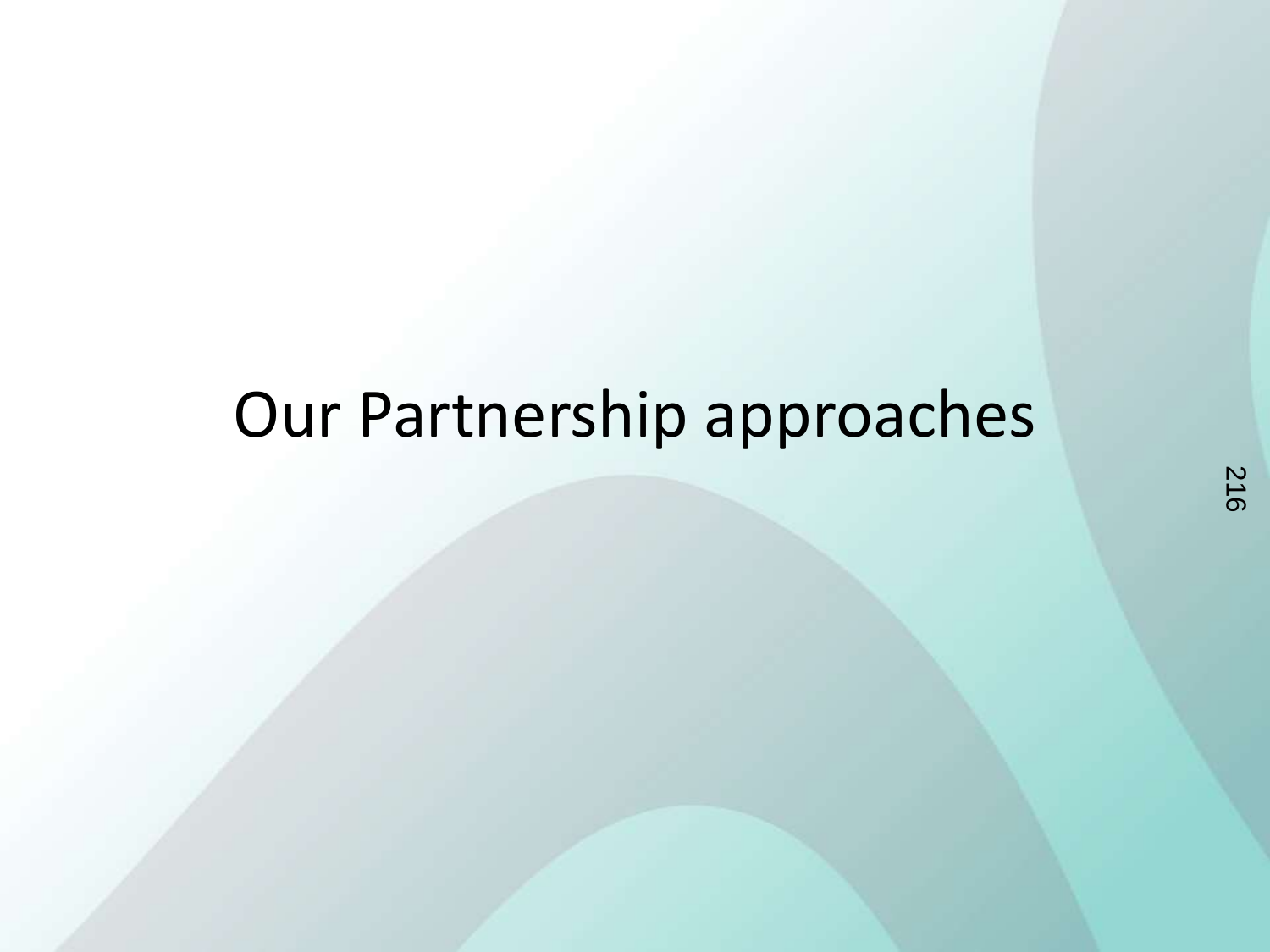## 1. Promote better mental health

People with poor mental health, especially undiagnosed and untreated depression are at higher risk of death by suicide than the general population. Raising awareness of mental wellbeing, and where to get help when problems arise, can contribute to suicide prevention across wider networks. Better mental health starts in homes, schools and workplaces.

The Suicide Audit and Prevention Group will promote better mental health, helping people to seek support and talk about their feelings and challenging stigma linked to mental illness.

We will use our wider partnership to promote better mental health, linking our work to important initiatives like 'Time to Change' and 'Mental Health First Aid'.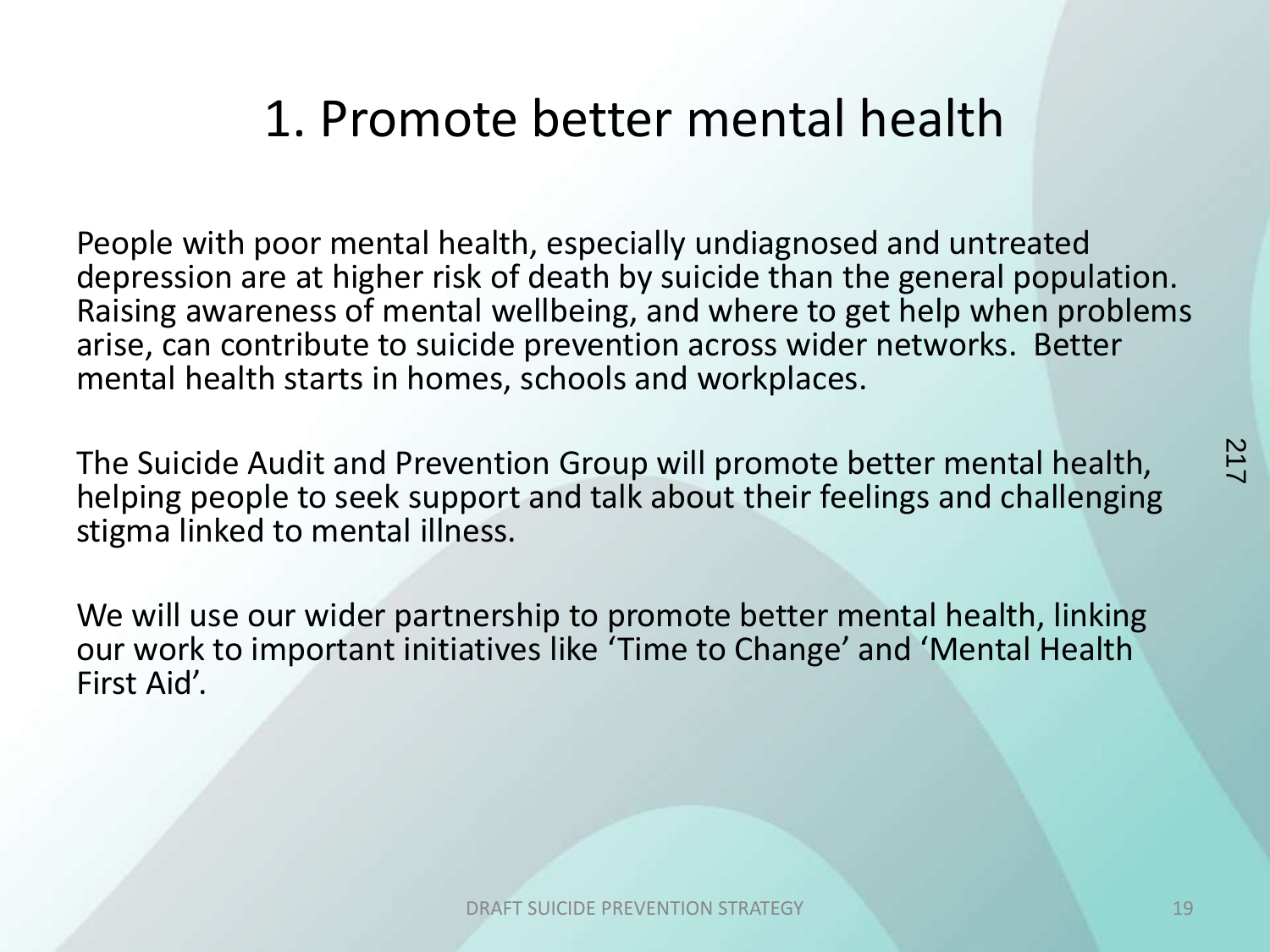## 2. Support people bereaved or affected by suicide

People affected by or bereaved by suicide may be depressed and anxious. The grief may be so intense that they feel despair or disbelief, finding it hard to accept that someone has died.

The LLR Suicide Audit and Prevention Group will work with voluntary sector organisations, first responders, primary and secondary care and the Coroners' Offices to improve the support available to people bereaved by suicide in Leicester, Leicestershire and Rutland.

We are determined to challenge taboos linked to mental ill health and suicide. A culture of openness will improve care for people in emotional distress and encourage them to get the confidential emotional support necessary for them to express their feelings.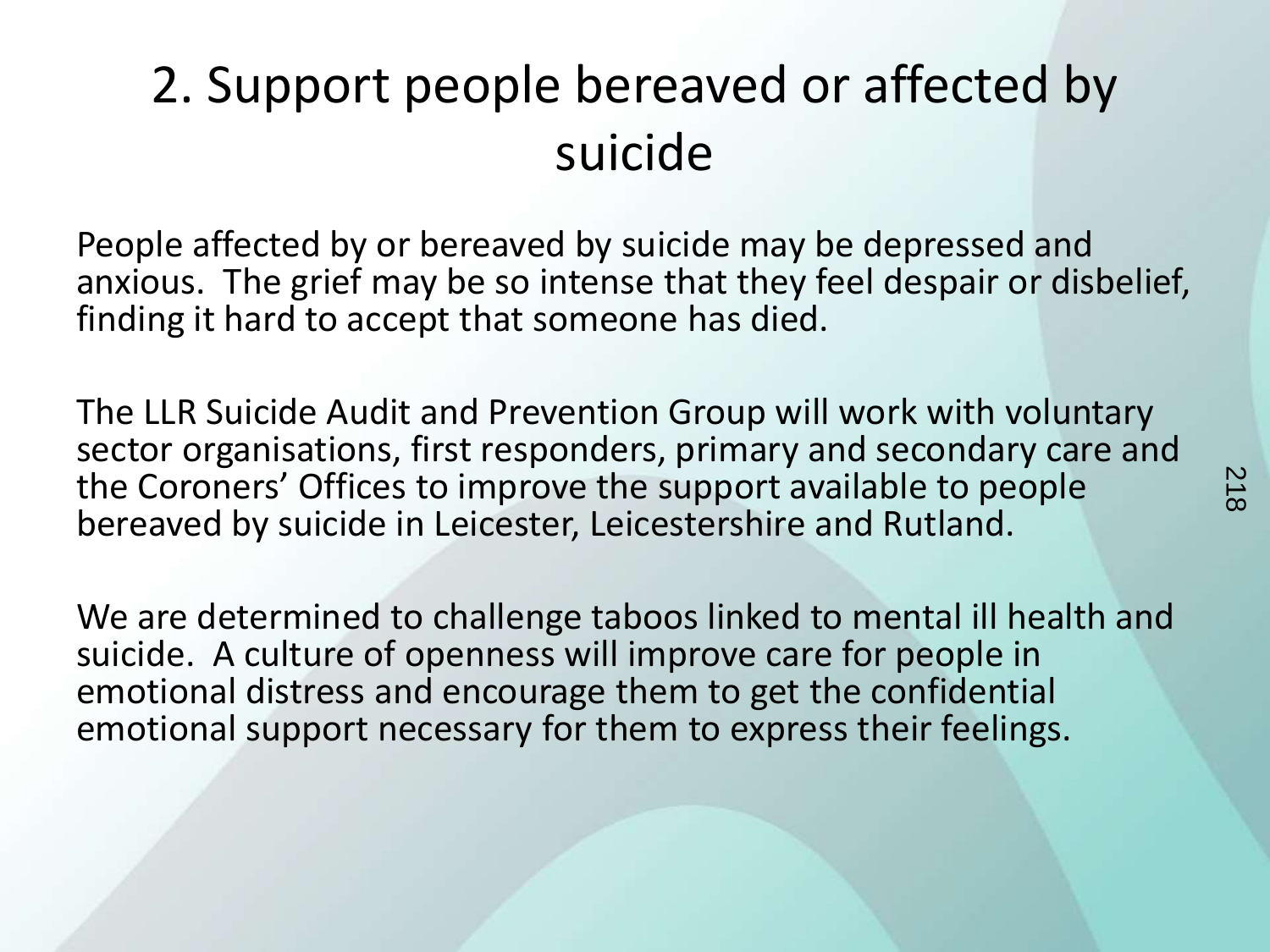## 3. Suicide awareness training

Raising awareness about suicide risk can help people to feel more confident to talk about it and challenge stigmatising attitudes. Our local aspiration is to deliver suicide awareness training which improves the knowledge base and develops skills in wider society.

Whilst we may target areas where there is greatest risk, we aim to harness the support of everyone with an interest in tackling death by suicide either as part of their job role or personal experience. The purpose is to create a community of interest.

The training empowers people to challenge attitudes about suicide and helps them to make an initial response to support someone who has expressed suicidal thoughts, helping them to get appropriate help and guidance.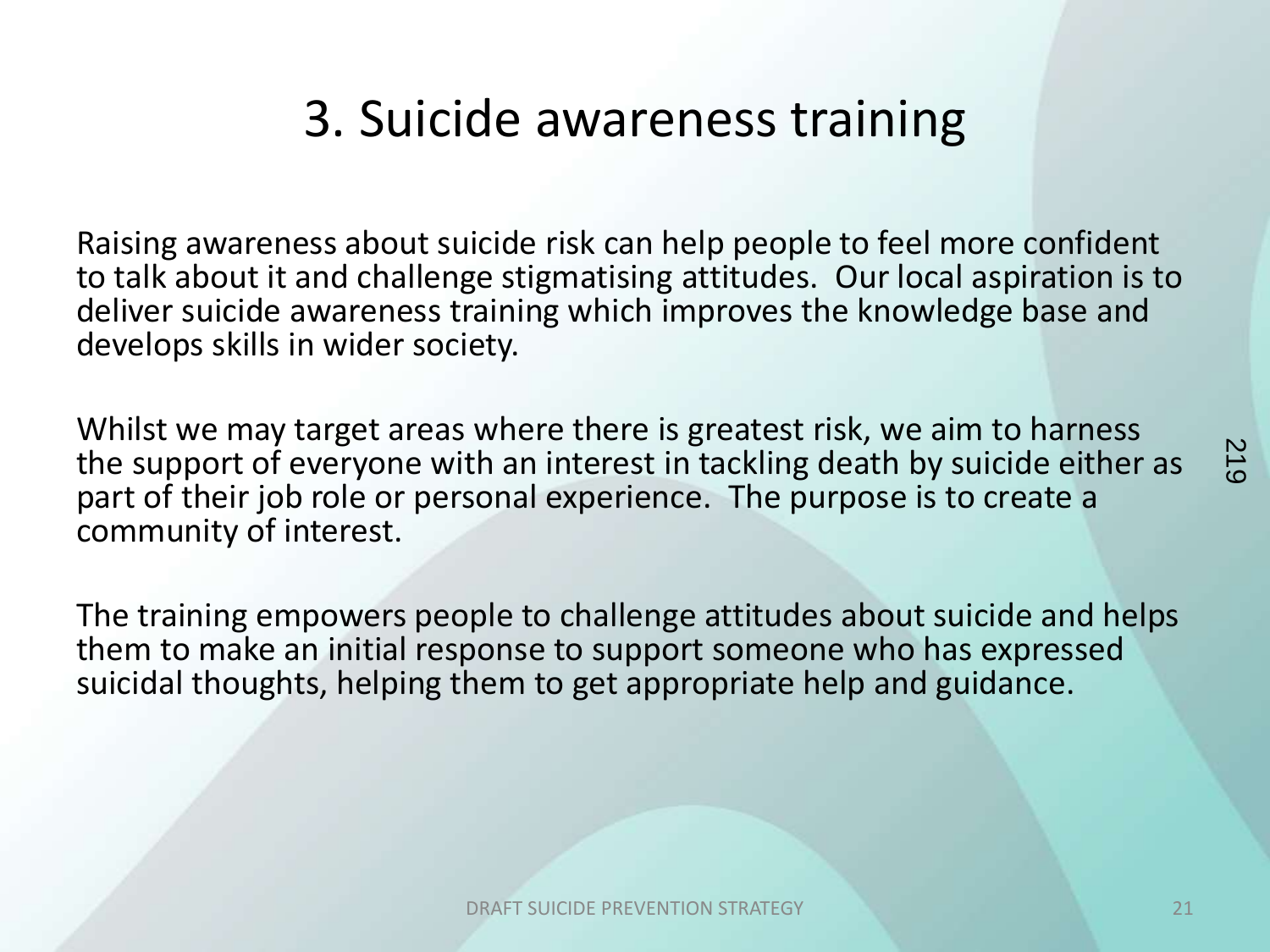#### 4. Prevent suicide in health care settings

The [Zero Suicide a](https://zerosuicide.org/)pproach is a US model based on the belief that all suicide in health care settings is preventable.

In LLR we will do everything that we can to prevent suicide in people known to health care providers. This will include good assessment and management based on best practice.

Where the risk of death from suicide is believed to be high, there will be a further risk assessment, to review patient motivation and the individual factors which have led to this situation. Clinicians will be trained in this approach.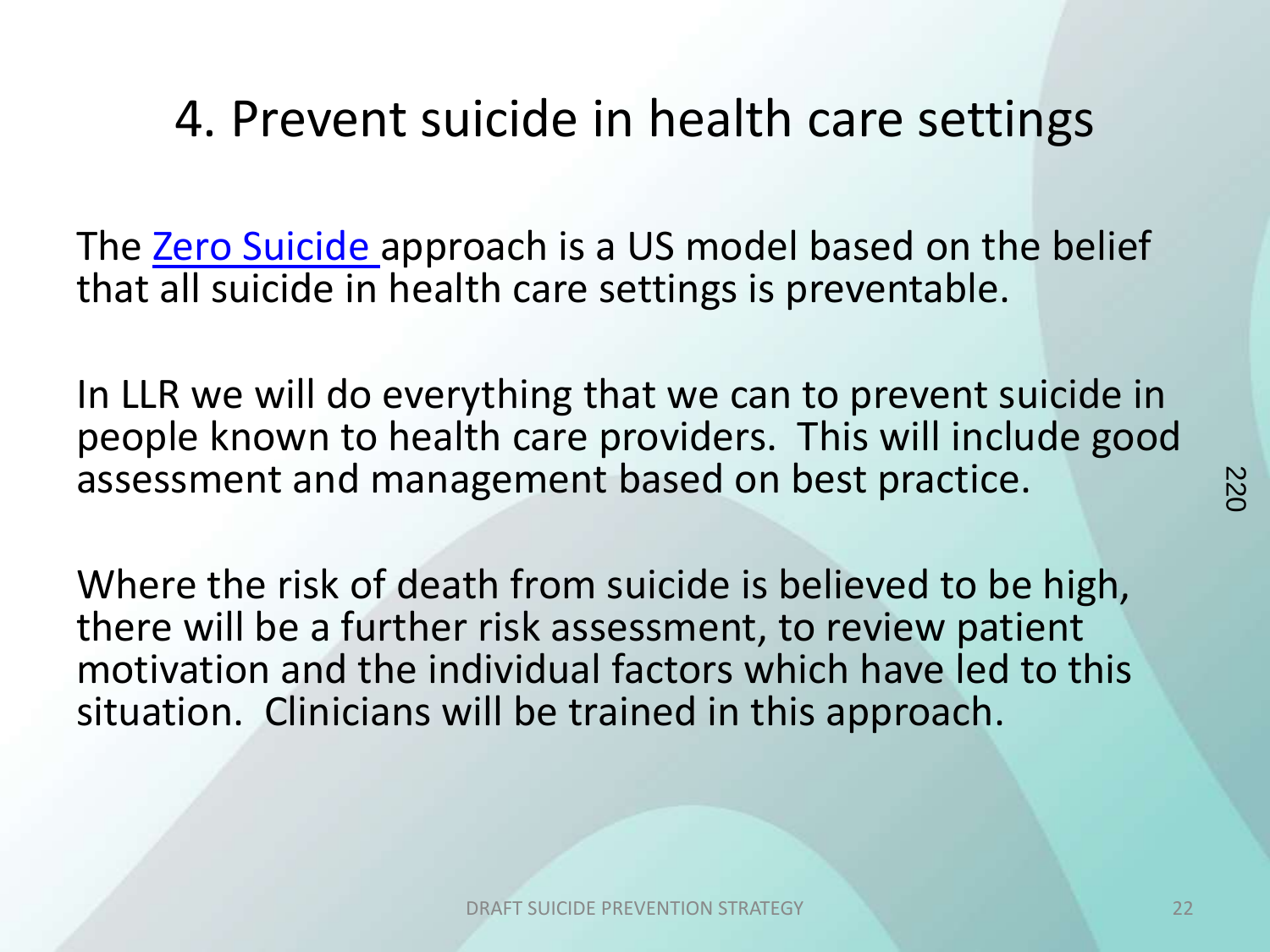#### 5. Raise awareness with better data

The SAPG is working to improve information about death by suicide. In collaboration with Leicestershire Police we are collecting real time data. This is collected when the police respond to incidents where circumstances suggest suicide.

The potential benefits of real time data are: timely, appropriate support for people who have been bereaved or affected by suicide; identification and response to potential suicide clusters in a particular community; trends within an area, including means by which people died from suicide; responding to cases in particular institutions (e.g. hospitals, prisons); identifying high risk locations; supporting development of the strategy and action plan.

Our first real time data report was produced in January 2016. Going forwards the SAPG will consider how to use real time data effectively, so that it triggers effective necessary responses.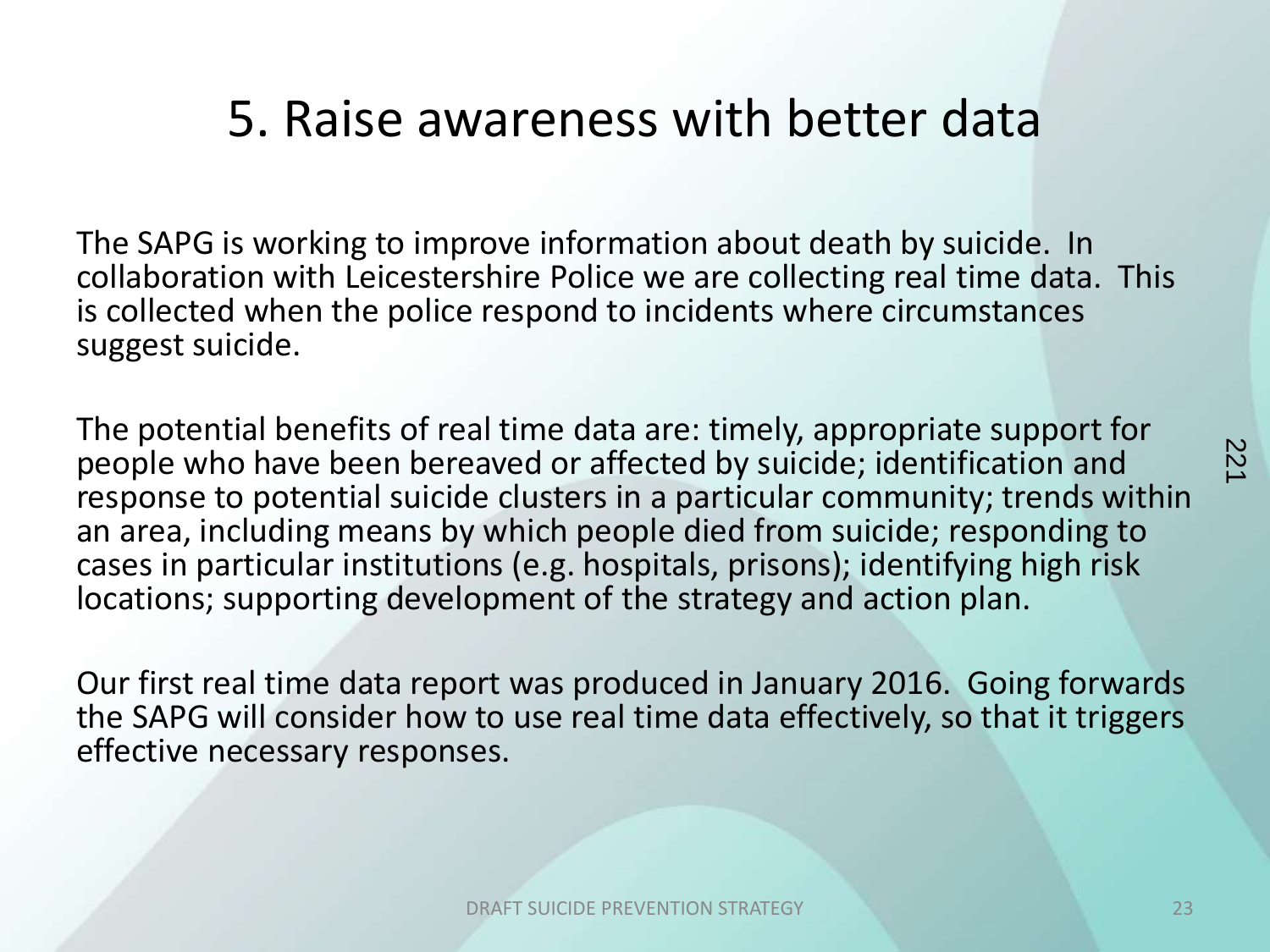# 6. Supporting people in prison and those in contact with criminal justice

Suicide is the most common cause of death of people in custody. Suicide by people with in contact with the criminal justice system is tragic for the individual involved and a stressful event for prison officers and other people in prison.

Many factors can have an impact on suicidal behaviour in prison or people have had contact with the criminal justice system. Different situations are stressful, such as being on remand, having a long sentence, lack of purposeful activity, overcrowding and vulnerability on release.

The SAPG will work with local prisons, young offenders institutions and probationary services to develop peer support networks and raise awareness of suicide prevention advice.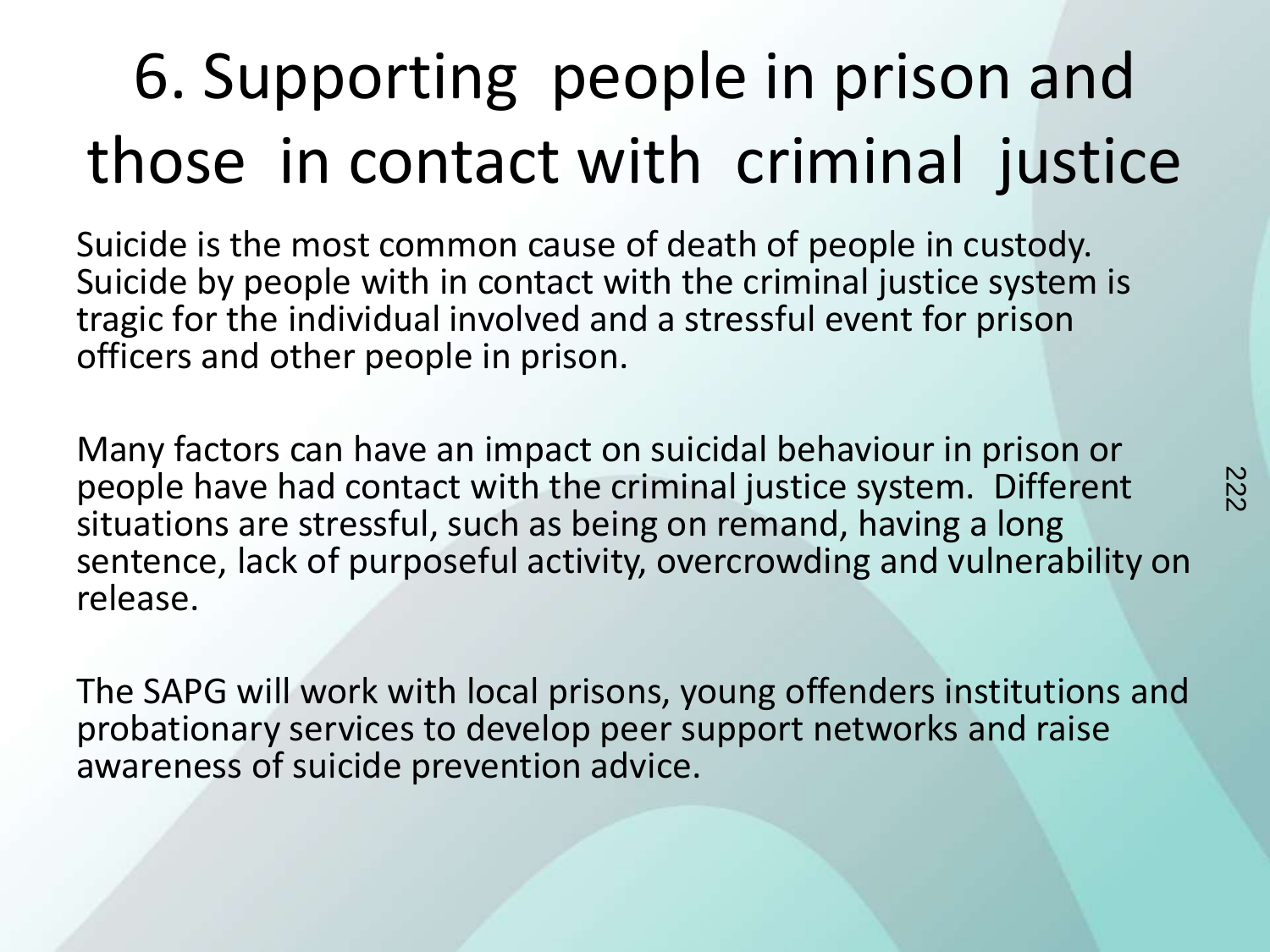## 7. Protecting people with a history of selfharm

Self-harm, including attempted suicide, is the single biggest indicator of suicide risk. Nationally about half of deaths by suicide are by people with a history of self-harm, in many cases there has been an episode of self-harm shortly before a person has died.

According to the Adult Psychiatric Morbidity Survey, less than half the people who self-harm receive medical or psychiatric help, many report lack of sympathy and other negative experiences when they come into contact with NHS professionals.

The Suicide Audit and prevention Group will work with service commissioners and providers to:

- **Implement NICE guidance on the treatment of self-harm**, including better mental health care at UHL Emergency Department, including psychosocial assessments and mental health liaison services
- **Improve local monitoring of people who present with self-harm**, working with local CCG commissioners to ensure evidence is collected towards the Public Health Outcome Framework measurement of people presenting with self-harm, making the local Emergency Care Data Set as robust as possible and raising awareness of the NHS CQUIN for people who frequently attend Emergency Department having self-harmed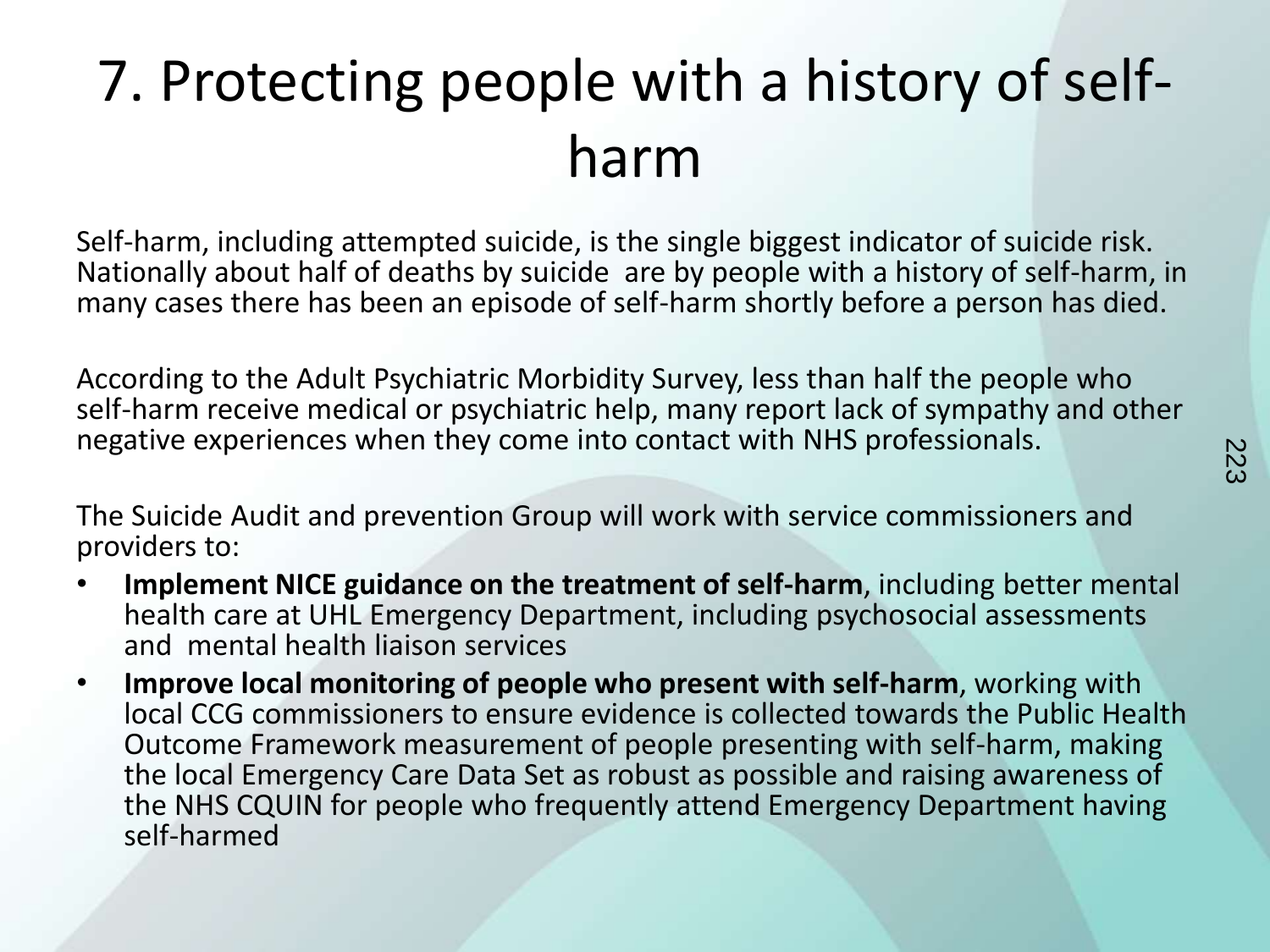## 8. Target support at key high risk groups

Although suicide can affect anyone and is everyone's business, the national strategy prioritises reducing suicide risk in higher risk groups:

#### **Men:**

3 times greater risk of suicide than women. In LLR men aged 35-54 years are at highest risk. The factors associated with men are depression (especially untreated or undiagnosed); alcohol and drug use; unemployment; relationship problems; social isolation and low self-esteem.

#### **Other high risk groups:**

Unemployment is a risk factor for death from suicide, particularly because of vulnerability to poor economic circumstances. Other groups may include children and young people who are looked after children, care leavers or those in the criminal justice system; Survivors of abuse; Veterans; People with long term conditions; Lesbian, Gay, bisexual and transgender people; People from minority ethnic groups; Asylum seekers; Pregnant women and those who have recently given birth.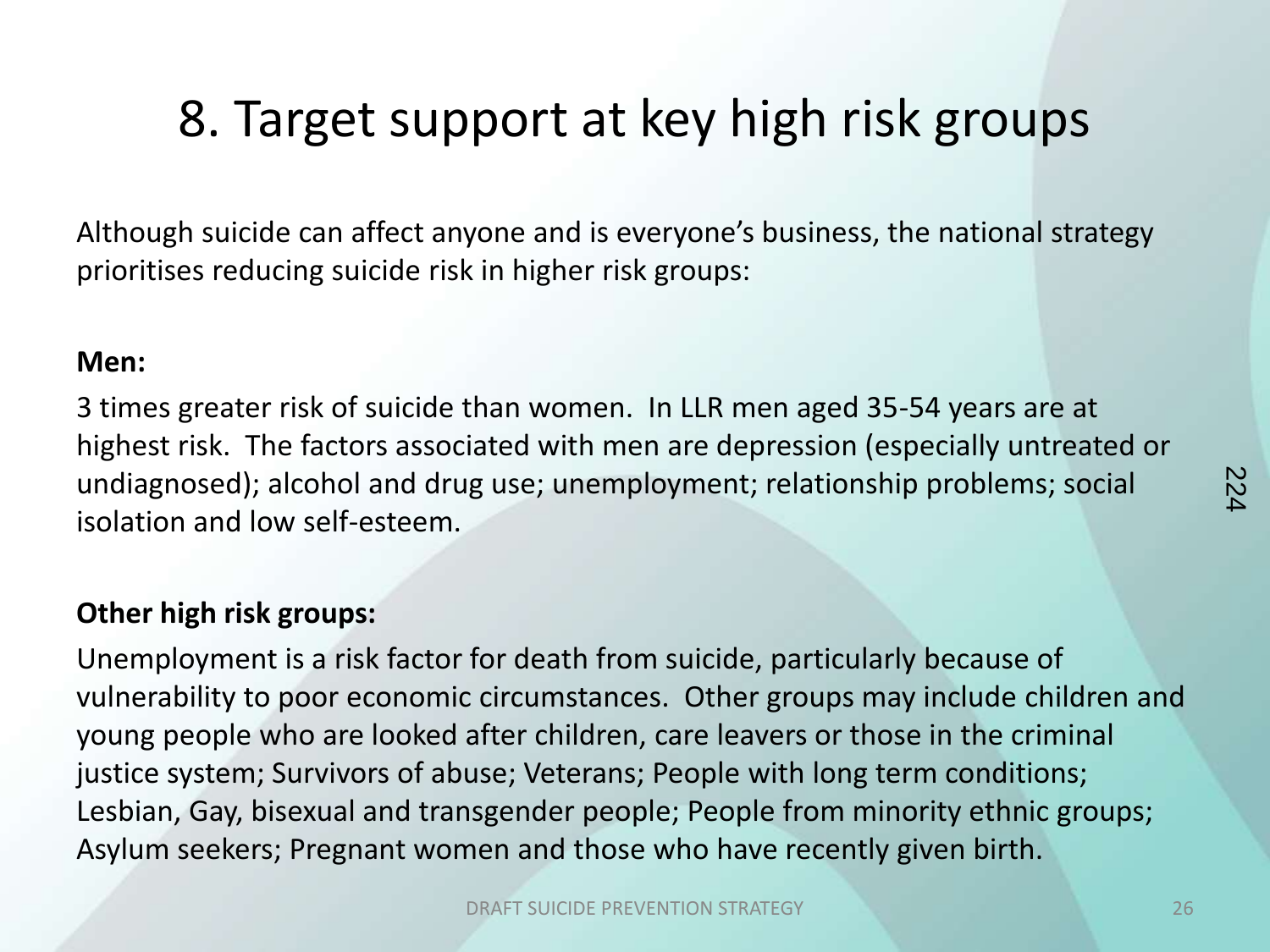# Measuring impact

- Training: there will be 300 attendees a year at Suicide Prevention Training sessions
- Suicide rates: the SAPG will work towards reducing the rate of death by suicide
- Annual action plan: the SAPG will produce an annual audit and report to underpin an annual action plan
- Better care in healthcare settings: the SAPG will work with Leicestershire Partnership Trust to promote better care for people at risk of suicide in healthcare settings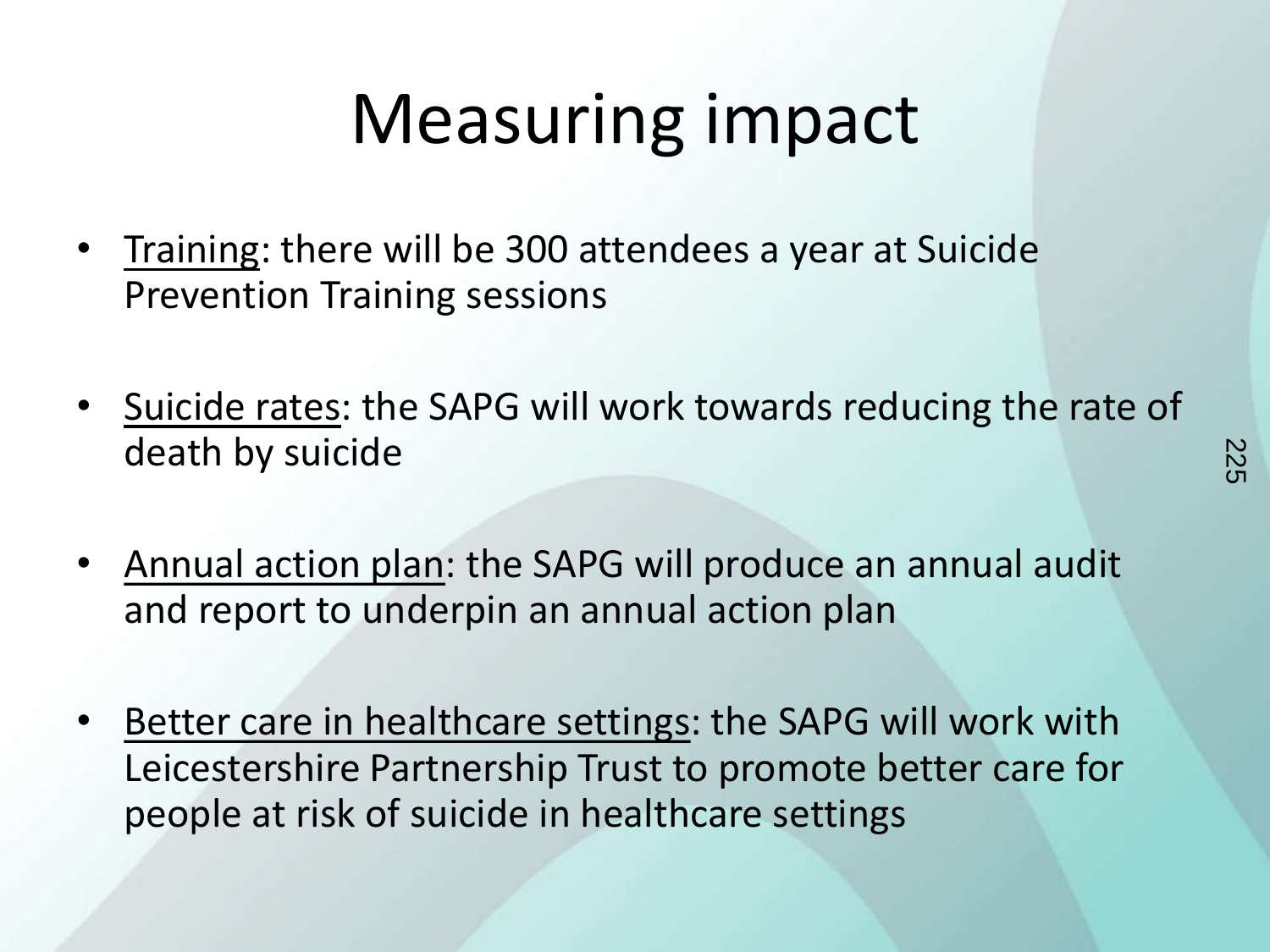Leicester, Leicestershire and Rutland Suicide Audit and Prevention Group

## **APPENDICES**

**DRAFT SUICIDE PREVENTION STRATEGY 28** 28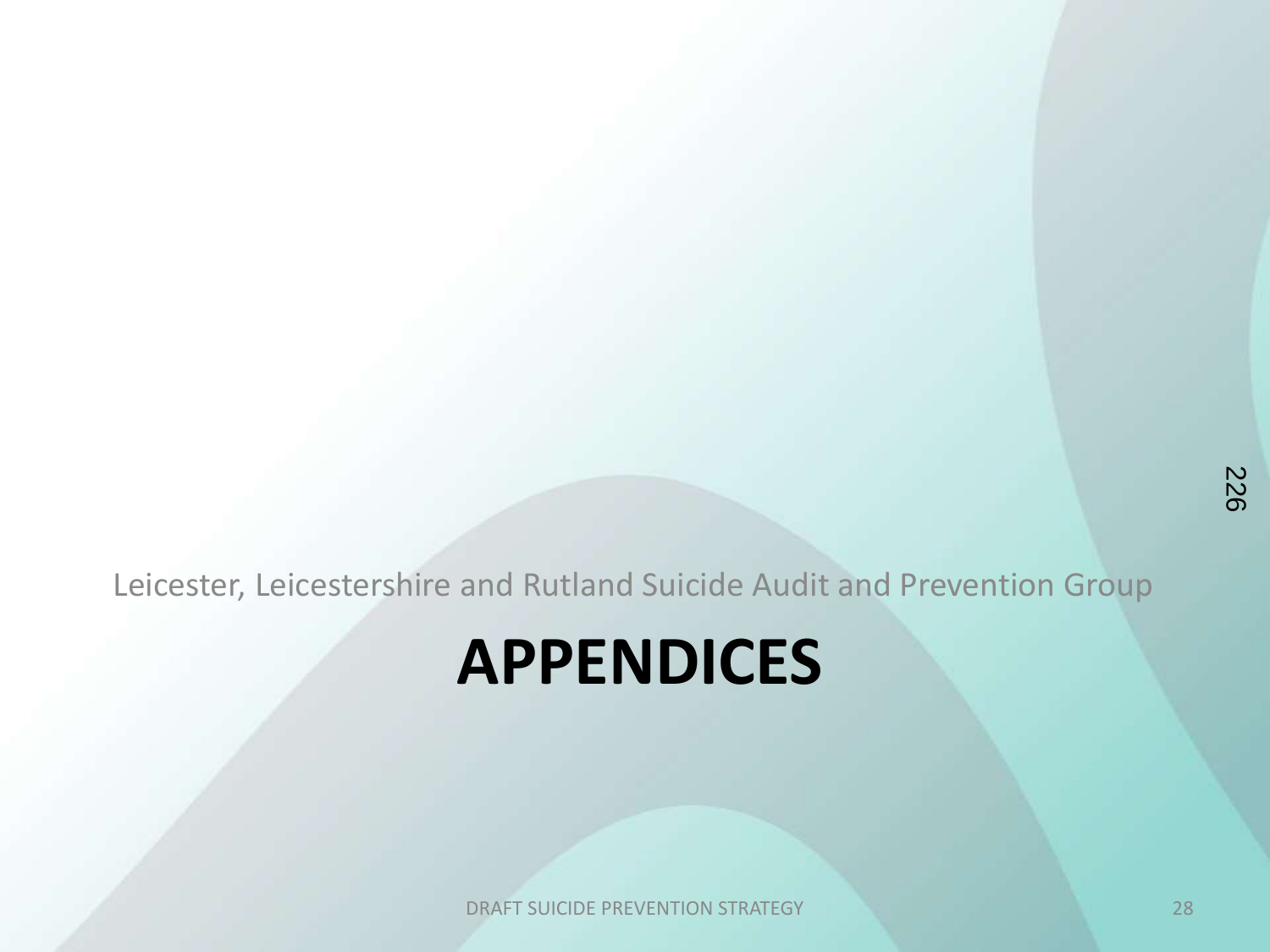# All-party Parliamentary Group on Suicide and Self-harm

In line with recommendations of the All-Party Parliamentary Group on Suicide and Self-harm Prevention LLR SAPG has:

- Developed a suicide prevention strategy and action plan, based on the national suicide prevention strategy and the local data, with the aim of reducing suicide risk in LLR;
- Established a multi-agency suicide prevention group involving key statutory agencies and voluntary organisations whose support is required to implement the strategy and action plan in LLR;
- Carried out audits of suicides in LLR, based on sources such as information from Coroners' Offices and mortality data, with the aim of understanding local factors such as high risk demographic groups. Prevention of suicides requires concerted action.